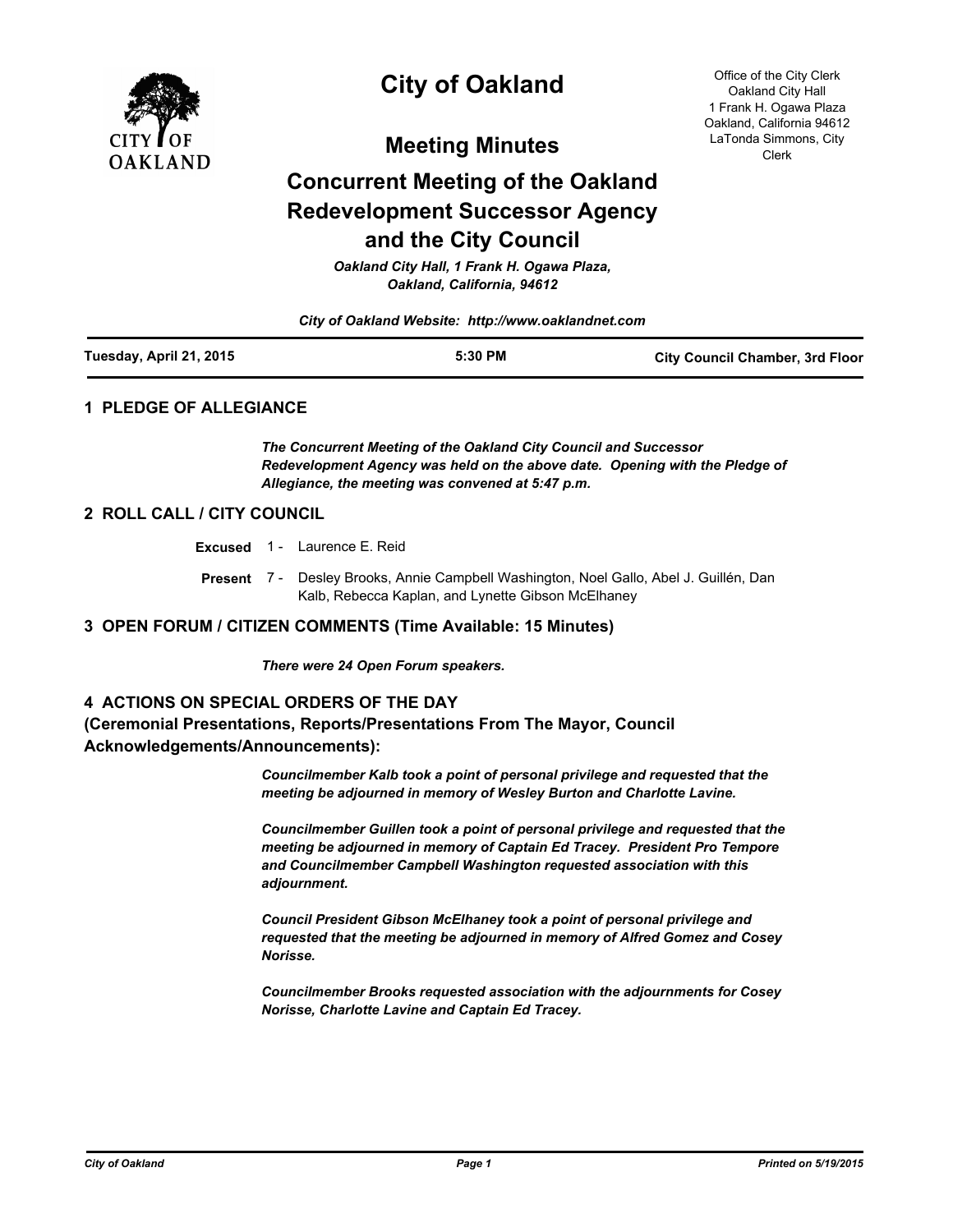**4.1** Subject: Honoring Saundra Andrews From: Councilmembers Reid And Gibson McElhaney Recommendation: Adopt A Resolution Honoring Ms. Saundra Andrews For More Than 20 Years Of Dedicated Service With Congresswoman Barbara Lee Upon Her Retirement [14-0720](http://oakland.legistar.com/gateway.aspx?m=l&id=/matter.aspx?key=24699)

**Attachments: [View Report.pdf](http://oakland.legistar.com/gateway.aspx?M=F&ID=0c6d3188-be2d-48ce-abbf-ee283b1f1325.pdf)** 

[85495 C.M.S.](http://oakland.legistar.com/gateway.aspx?M=F&ID=cb365a4d-2779-41df-a922-1a71af3fcc00.pdf)

**A motion was made by Gibson McElhaney, seconded by Kaplan, that this matter be Adopted. The motion carried by the following vote:**

- **Excused:** 1 Reid
	- Aye: 7 Brooks, Campbell Washington, Gallo, Guillén, Kalb, Kaplan, and Gibson **McElhaney**
- **4.2** Subject: Recognizing Captain Ricardo Orozco For 28 Years Of Service From: Councilmembers Noel Gallo & Annie Campbell Washington Recommendation: Adopt A Resolution Recognizing Captain Ricardo Orozco For 28 Years Of Exemplary And Dedicated Service To The Oakland Police Department And To The Citizens Of Oakland And Congratulating Him On His Retirement And Bidding Him Farewell

[14-0687](http://oakland.legistar.com/gateway.aspx?m=l&id=/matter.aspx?key=24666)

Attachments: [View Report.pdf](http://oakland.legistar.com/gateway.aspx?M=F&ID=81ee09f0-2da4-4eb9-b57d-5b69e95d3a59.pdf)

[View Supplemental Report.pdf](http://oakland.legistar.com/gateway.aspx?M=F&ID=7022ccb3-6914-47ee-84f1-b6e7978ae06c.pdf)

[85496 C.M.S.](http://oakland.legistar.com/gateway.aspx?M=F&ID=fa790103-d21b-4e49-9870-355d27fb479d.pdf)

**A motion was made by Gallo, seconded by Campbell Washington, that this matter be Adopted. The motion carried by the following vote:**

- **Excused:** 1 Reid
	- **Aye:** Brooks, Campbell Washington, Gallo, Guillén, Kalb, Kaplan, and Gibson **McElhaney** Aye: 7 -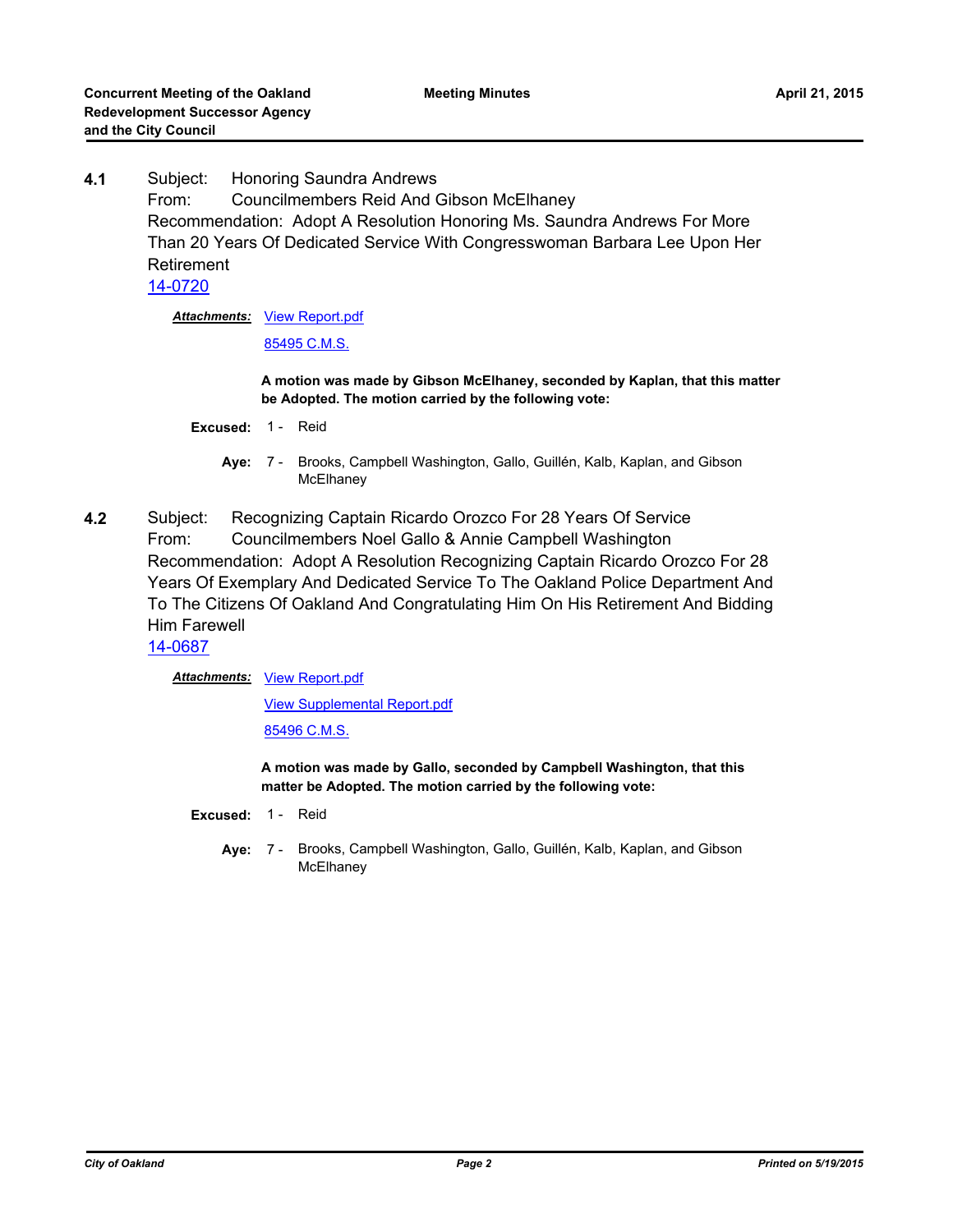**4.3** Subject: Declaring April 19-26 As Oakland Veg Week From: Councilmembers Gibson McElhaney And Brooks Recommendation: Adopt A Resolution To Declare The Week Of April 19-26, 2015 As "Oakland Veg Week" In The City Of Oakland And To Encourage Oakland Residents To Take The Veg Pledge To Eat Vegetarian For One Week [14-0683](http://oakland.legistar.com/gateway.aspx?m=l&id=/matter.aspx?key=24662)

### **Attachments: [View Report.pdf](http://oakland.legistar.com/gateway.aspx?M=F&ID=7bbb812e-d8a7-4732-bb6f-337c1ec1c562.pdf)**

#### [View Supplemental Report.pdf](http://oakland.legistar.com/gateway.aspx?M=F&ID=a07f1cd1-56bd-4de3-b43a-9fb5a749eddb.pdf)

[85497 C.M.S.](http://oakland.legistar.com/gateway.aspx?M=F&ID=2babc58b-a3b9-4976-bc37-a6d6d74b7c10.pdf)

**A motion was made by Gibson McElhaney, seconded by Brooks, that this matter be Adopted. The motion carried by the following vote:**

- **Excused:** 1 Reid
	- Aye: 7 Brooks, Campbell Washington, Gallo, Guillén, Kalb, Kaplan, and Gibson **McElhaney**
- **4.4** Subject: Sexually Exploited Minors Awareness Week
	- From: Councilmembers Gibson McElhaney And Campbell Washington Recommendation: Adopt A Resolution Declaring April 20 - 26 As Sexually Exploited Minors Awareness Week In The City Of Oakland, And Calling On Oaklanders To Be Aware That The Commercial Sexual Exploitation Of Children Is A Tragic Form Of Child Abuse And Urging Ardent Community Support To End This Exploitation Of Children And All People

[14-0624](http://oakland.legistar.com/gateway.aspx?m=l&id=/matter.aspx?key=24603)

**Attachments: [View Report.pdf](http://oakland.legistar.com/gateway.aspx?M=F&ID=c909dcbf-861a-47ad-a4e3-9e61c3712202.pdf)** 

[View Supplemental Report.pdf](http://oakland.legistar.com/gateway.aspx?M=F&ID=e323b320-605e-4e5d-8580-a8fb9a6a39a7.pdf)

[85498 C.M.S.](http://oakland.legistar.com/gateway.aspx?M=F&ID=6847256a-be47-4635-b1f3-30ad7515b361.pdf)

**A motion was made by Gibson McElhaney, seconded by Campbell Washington, that this matter be Adopted. The motion carried by the following vote:**

- **Excused:** 1 Reid
	- Aye: 7 Brooks, Campbell Washington, Gallo, Guillén, Kalb, Kaplan, and Gibson **McElhaney**
- **5** APPROVAL OF THE DRAFT MINUTES FROM THE MEETINGS OF MARCH 20, 2015 AND MARCH 31, 2015 [14-0746](http://oakland.legistar.com/gateway.aspx?m=l&id=/matter.aspx?key=24725)

**Attachments: [View Report.pdf](http://oakland.legistar.com/gateway.aspx?M=F&ID=2c29d2b5-63ed-460c-b12c-69614d08ef7f.pdf)** 

[View Report.pdf](http://oakland.legistar.com/gateway.aspx?M=F&ID=3642e56d-ab6d-4c6c-9d03-bc4275d2a330.pdf)

**A motion was made by Kaplan, seconded by Campbell Washington, that this matter be Received and Filed. The motion carried by the following vote:**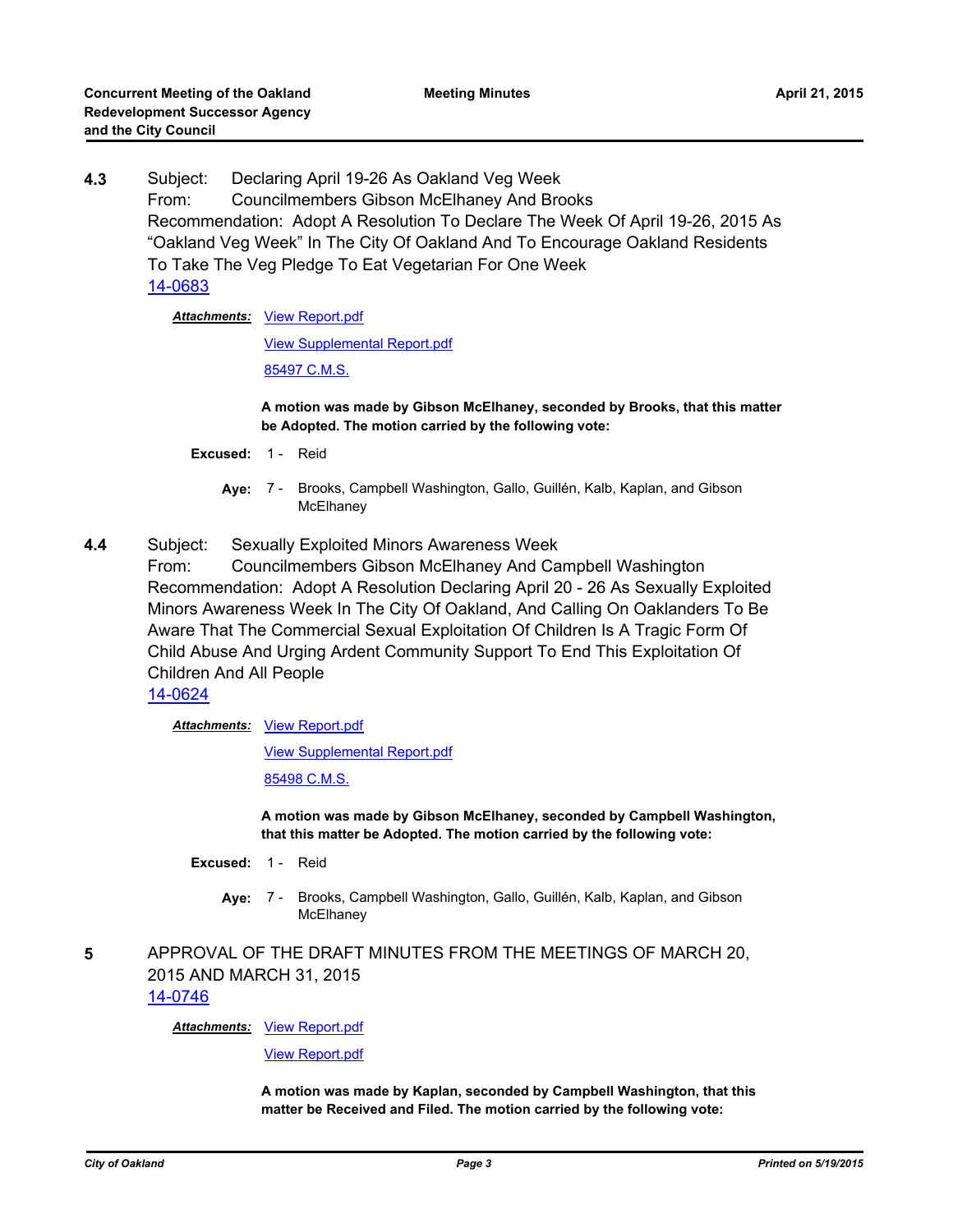**Excused:** 1 - Reid **Aye:** 6 - Brooks, Campbell Washington, Guillén, Kalb, Kaplan, and Gibson McElhaney Absent: 1 - Gallo

### **6 MODIFICATIONS TO THE AGENDA AND PROCEDURAL ITEMS**

**(Requests To: Reschedule Items From Consent To Non-Consent To The Next Council Agenda, Speak On Consent Calendar, Register Votes, Change Order Of Items, Reconsiderations, Pull Items Held In Committee):**

> *Item 13 has been withdrawn and rescheduled to the May 5, 2015 City Council meeting.*

*Item 9.1 will be Continued to the May 5, 2015 City Council meeting.*

*Item 16 will be taken after Item 10.*

### **7 CONSENT CALENDAR (CC) ITEMS:**

*There were 26 speakers on Consent Item.*

### *Approval of the Consent Agenda*

#### **A motion was made by Kaplan, seconded by Guillén, to approve the Consent Agenda. The motion carried by the following vote:**

- **Excused:** 1 Reid
	- Aye: 7 Brooks, Campbell Washington, Gallo, Guillén, Kalb, Kaplan, and Gibson **McElhaney**
- **7.1** Subject: Declaration Of A Local Emergency Due To AIDS Epidemic From: Office Of The City Attorney Recommendation: Adopt A Resolution Renewing And Continuing The City Council's Declaration Of A Local Emergency Due To The Existence Of A Critical Public Health Crisis With Regard To The Human Immunodeficiency Virus ("HIV")/Acquired Immunodeficiency Syndrome ("AIDS") Epidemic [14-0744](http://oakland.legistar.com/gateway.aspx?m=l&id=/matter.aspx?key=24723)

Attachments: [View Report.pdf](http://oakland.legistar.com/gateway.aspx?M=F&ID=66a49ec1-c53e-42f5-bd96-642bd66979ef.pdf)

[85499 C.M.S](http://oakland.legistar.com/gateway.aspx?M=F&ID=a780da3c-ea06-4eab-9a86-b253864945d5.pdf)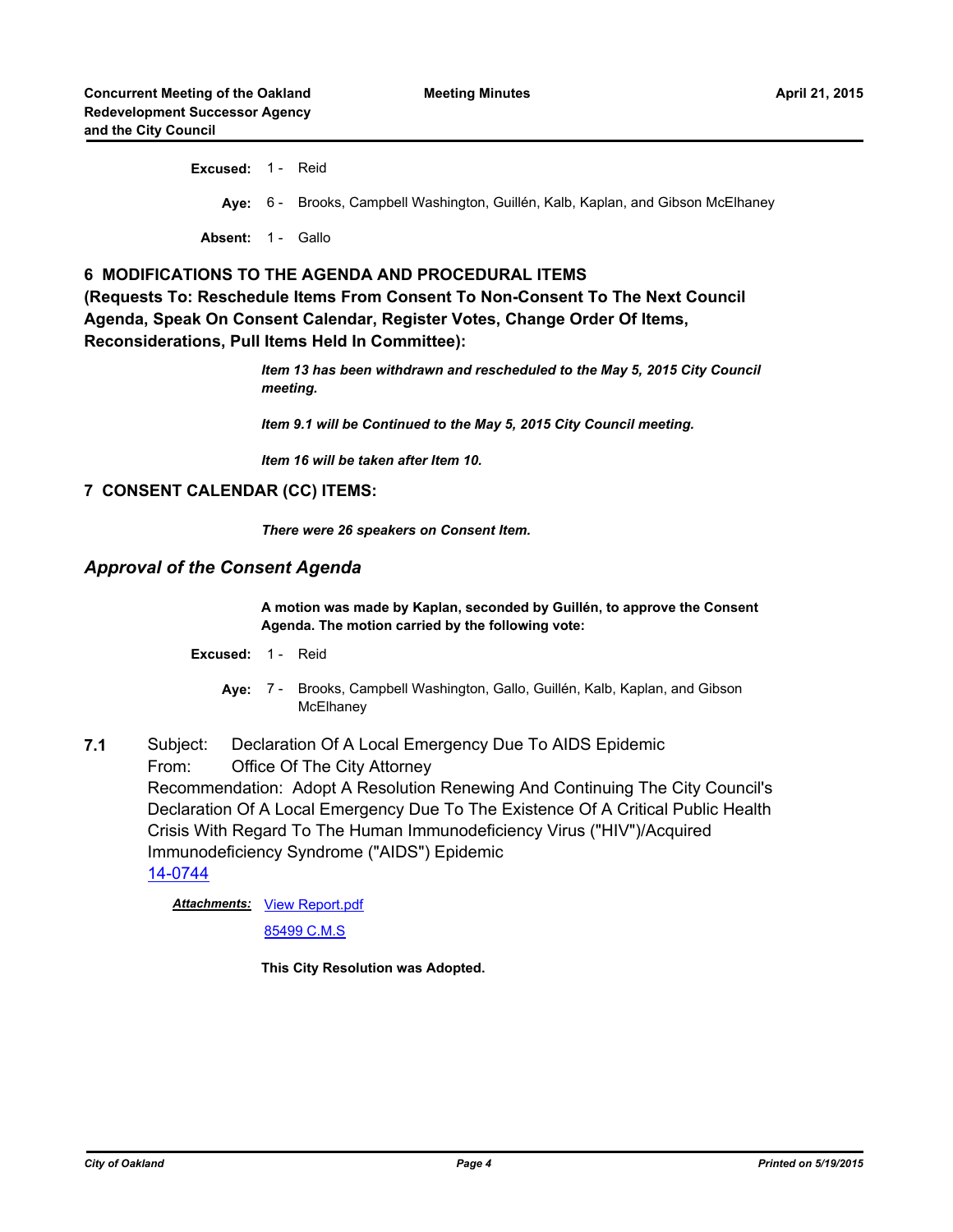**7.2** Subject: Declaration Of Medical Cannabis Health Emergency From: Office Of The City Attorney Recommendation: Adopt A Resolution Renewing The City Council's Declaration Of A Local Public Health Emergency With Respect To Safe, Affordable Access To Medical Cannabis In The City Of Oakland [14-0745](http://oakland.legistar.com/gateway.aspx?m=l&id=/matter.aspx?key=24724)

**Attachments: [View Report.pdf](http://oakland.legistar.com/gateway.aspx?M=F&ID=ea310e11-b674-465f-bd87-de0000b21f83.pdf)** 

[85500 C.M.S](http://oakland.legistar.com/gateway.aspx?M=F&ID=6c7658f9-4cb4-4d33-8310-06391da441c8.pdf)

#### **This City Resolution was Adopted.**

**7.3** Subject: Coliseum Area Specific Plan And EIR

From: Planning And Building Department Recommendation: Adopt An Ordinance, As Recommended By The City Planning Commission, Amending The Oakland Planning Code To (A) Create The D-CO Coliseum Area District Zones Regulations; (B) Make Conforming, But Non-Substantive Changes To Other Planning Code Sections In The Coliseum Specific Plan, Lake Merritt Station Area Plan And West Oakland Specific Plan Areas; And (C) Adopt Revised Zoning And Height Area Maps [14-0658](http://oakland.legistar.com/gateway.aspx?m=l&id=/matter.aspx?key=24637)

- **Attachments:** [View Report Part A.pdf](http://oakland.legistar.com/gateway.aspx?M=F&ID=e36b2f61-ade2-40bf-94bc-6ff178f3d438.pdf) [View Report Part B.pdf](http://oakland.legistar.com/gateway.aspx?M=F&ID=5c2e5b0b-36f9-4483-966c-a62b841b6159.pdf) [View Report Part C.pdf](http://oakland.legistar.com/gateway.aspx?M=F&ID=f57038c2-96b5-4273-94a8-5057f971281e.pdf)
	- [View Report Part D.pdf](http://oakland.legistar.com/gateway.aspx?M=F&ID=a858421d-1a98-4401-b0c0-2de04c5cf68b.pdf)
	- [View Report Part E.pdf](http://oakland.legistar.com/gateway.aspx?M=F&ID=8682fa91-cdcc-4635-b1b6-ec840c992488.pdf)

[View Supplemental Report.pdf](http://oakland.legistar.com/gateway.aspx?M=F&ID=50557b93-4f8f-43b6-b5a5-8fe0ce5e420e.pdf)

[13302 C.M.S](http://oakland.legistar.com/gateway.aspx?M=F&ID=a60c2e98-0339-4f02-a7cd-1f2205ceb9be.pdf)

### **This Ordinance was Approved for Final Passage.**

**7.4** Subject: Term Lengths For The Safety And Services Oversight Commission From: Office Of The City Administrator Recommendation: Adopt An Ordinance Establishing The Membership Terms And Quorum Requirement For The Public Safety And Services Violence Prevention Oversight Commission

[14-0685](http://oakland.legistar.com/gateway.aspx?m=l&id=/matter.aspx?key=24664)

**Attachments: [View Report.pdf](http://oakland.legistar.com/gateway.aspx?M=F&ID=82023a65-1d3a-4fa1-a922-5643cb9c36fe.pdf)** 

[View Supplemental Report.pdf](http://oakland.legistar.com/gateway.aspx?M=F&ID=bb05b689-6996-475b-ba3f-94fc03d65b12.pdf)

[13303 C.M.S](http://oakland.legistar.com/gateway.aspx?M=F&ID=3bf5f0f2-1c83-4666-b510-2ebad482f00b.pdf)

#### **This Ordinance was Approved for Final Passage.**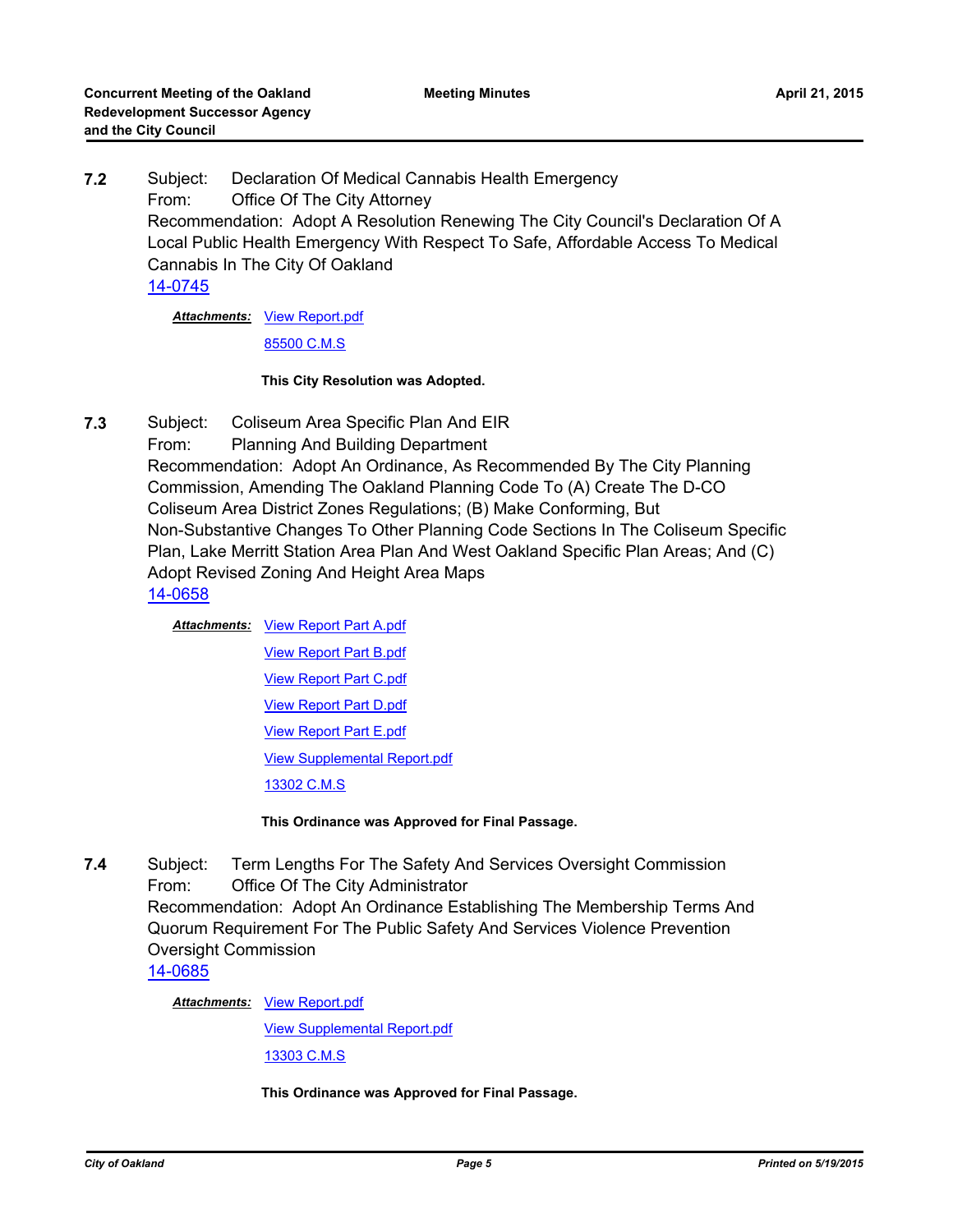**7.5** Subject: Amendment Of The Ground Lease For The Oakland Marriott From: Economic & Workforce Development Department Recommendation: Adopt An Ordinance Authorizing The Interim City Administrator, Without Returning To The City Council, To Negotiate And Execute An Amendment To The Oakland Marriott Hotel City Center Ground Lease Between The City Of Oakland And Either The Current Tenant, The CIM Group, Inc. (Or A Related Entity), Or The Prospective Tenant, AGRE DCP Oakland City Center LLC (Or A Related Entity), Clarifying Or Modifying Various Lease Provisions, Including The Terms Of The Ground Tenant's Option To Purchase [14-0615](http://oakland.legistar.com/gateway.aspx?m=l&id=/matter.aspx?key=24594)

**Attachments: [View Report.pdf](http://oakland.legistar.com/gateway.aspx?M=F&ID=d12845ba-1627-4db0-9e7d-453ab39be733.pdf)** 

[13304 C.M.S](http://oakland.legistar.com/gateway.aspx?M=F&ID=a679a46a-e411-4ee4-b988-28323f69cec2.pdf)

### **This Ordinance was Approved for Final Passage.**

**7.6** Subject: General Obligation 2015A Refunding Bonds From: Finance Department Recommendation: Adopt An Ordinance Authorizing The Issuance Of Not To Exceed \$140,000,000 Aggregate Principal Amount Of City Of Oakland General Obligation Refunding Bonds (Dedicated Unlimited Ad Valorem Property Tax), Series 2015A, And Authorizing Certain Actions Related Thereto [14-0684](http://oakland.legistar.com/gateway.aspx?m=l&id=/matter.aspx?key=24663)

### **Attachments: [View Report.pdf](http://oakland.legistar.com/gateway.aspx?M=F&ID=a7575b98-ef66-4140-9e9e-d59f472f6aa0.pdf)**

[View Supplemental Report.pdf](http://oakland.legistar.com/gateway.aspx?M=F&ID=2c6cef5f-06c3-421d-98e2-36ed14f748ac.pdf)

[13305 C.M.S.](http://oakland.legistar.com/gateway.aspx?M=F&ID=b2817089-c13a-4ccd-a02c-a8ec4d75b364.pdf)

### **This Ordinance was Approved for Final Passage.**

**7.7** Subject: Settlement Agreement - Clifton Raines v. City Of Berkeley, City Of Oakland From: Office Of The City Attorney

Recommendation: Adopt A Resolution Authorizing And Directing The City Attorney To Compromise And Settle The Case Of Clifton Raines V. City Of Berkeley, City Of Oakland, Et Al, Alameda County Superior Court Case No. RG13-686968, In The Amount Of Ten Thousand Dollars And No Cents (\$10,000.00) As A Result Of A Trip And Fall Incident On Or About October 15, 2012 (PWA- Dangerous Condition/Trip & Fall)

[14-0701](http://oakland.legistar.com/gateway.aspx?m=l&id=/matter.aspx?key=24680)

Attachments: [View Report.pdf](http://oakland.legistar.com/gateway.aspx?M=F&ID=41addd05-0047-422b-8e78-ae2d2c64cef5.pdf) [85501 C.M.S](http://oakland.legistar.com/gateway.aspx?M=F&ID=a0cf3fdd-b8c2-4da5-9a8e-d6d6ccea0b11.pdf)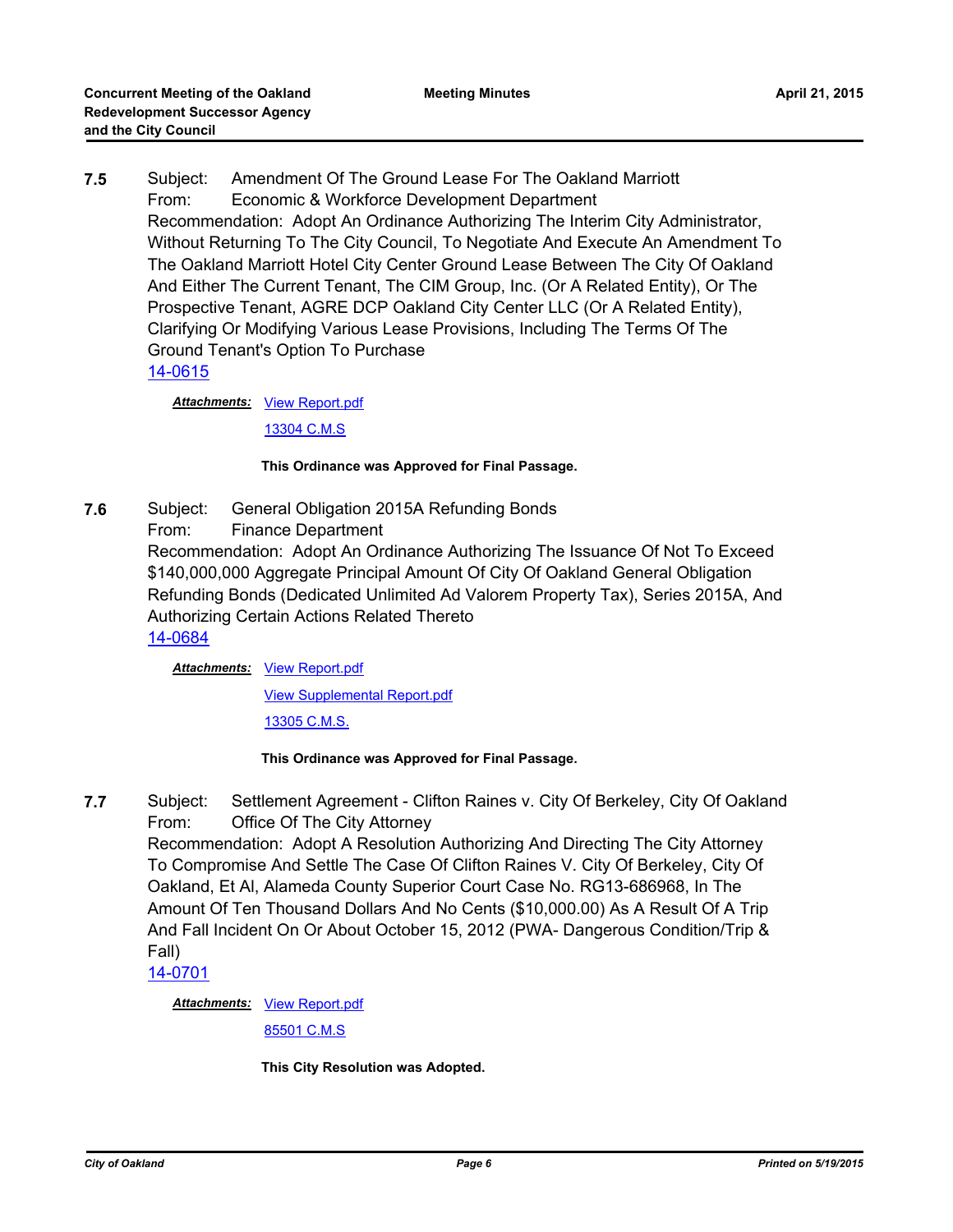**7.8** Subject: Settlement Agreement - John Yue v. City Of Oakland From: Office Of The City Attorney Recommendation: Resolution Authorizing And Directing The City Attorney To Compromise And Settle The Case Of John Yue v. City Of Oakland, Alameda County Superior Court Case No. RG14732692, City Attorney's File No. 29453, In The Amount Of Eighty Thousand Dollars (\$80,000) (Public Works Department- Motor Vehicle Accident)

[14-0754](http://oakland.legistar.com/gateway.aspx?m=l&id=/matter.aspx?key=24733)

Attachments: [View Report.pdf](http://oakland.legistar.com/gateway.aspx?M=F&ID=99c37136-819a-4004-8885-8fee61ce98ce.pdf) [View Supplemental Report.pdf](http://oakland.legistar.com/gateway.aspx?M=F&ID=aee1065e-fbf7-44a0-88f8-058fc48179af.pdf) [85502 C.M.S](http://oakland.legistar.com/gateway.aspx?M=F&ID=ff8a3b17-0796-401f-a38c-e0850d21b956.pdf)

### **This City Resolution was Adopted.**

**7.9** Subject: Settlement Agreement - Reynelder Julian v. City Of Oakland From: Office Of The City Attorney Recommendation: Adopt A Resolution Authorizing And Directing The City Attorney To Compromise And Settle The Case Of Reynelder Julian v. City Of Oakland, Alameda County Superior Court Case No. RG14736691, City Attorney's File No. 29968, In The Amount Of Fifteen Thousand Dollars (\$15,000.00) (Oakland Public Works -Trip And Fall).

[14-0755](http://oakland.legistar.com/gateway.aspx?m=l&id=/matter.aspx?key=24734)

Attachments: [View Report.pdf](http://oakland.legistar.com/gateway.aspx?M=F&ID=0fa62f3e-b106-4284-8e79-2dd4829fb50a.pdf)

[View Supplemental Report.pdf](http://oakland.legistar.com/gateway.aspx?M=F&ID=ca80ec32-a563-4ad5-a46c-00f28bdb7d8a.pdf)

[85503 C.M.S](http://oakland.legistar.com/gateway.aspx?M=F&ID=11a11b35-e63c-4a69-b6ca-701048a98b76.pdf)

### **This City Resolution was Adopted.**

**7.10** Subject: Settlement Agreement - Dessie R. Nelson v. The Hartford From: Office Of The City Attorney Recommendation: Adopt A Resolution Authorizing And Directing The City Attorney To Compromise And Settle The Case Of Dessie R. Nelson v. The Hartford, Et Al., United States District Court Case No. C13-04196 CRB, In The Amount Of Seventy Thousand Dollars And No Cents (\$70,000.00) As A Result Of Failure To Properly Pay Death Benefits On Or About March 20, 2013 (City Administrator) (1584048) [14-0759](http://oakland.legistar.com/gateway.aspx?m=l&id=/matter.aspx?key=24738)

**Attachments: [View Report.pdf](http://oakland.legistar.com/gateway.aspx?M=F&ID=9756a374-1f01-4411-93ce-2ec0d64900ce.pdf)** 

[85504 C.M.S](http://oakland.legistar.com/gateway.aspx?M=F&ID=3995137b-81ab-4691-b8a7-613c1404b7fc.pdf)

**A motion was made by Kaplan, seconded by Guillén, that this matter be Adopted. The motion carried by the following vote:**

**Excused:** 1 - Reid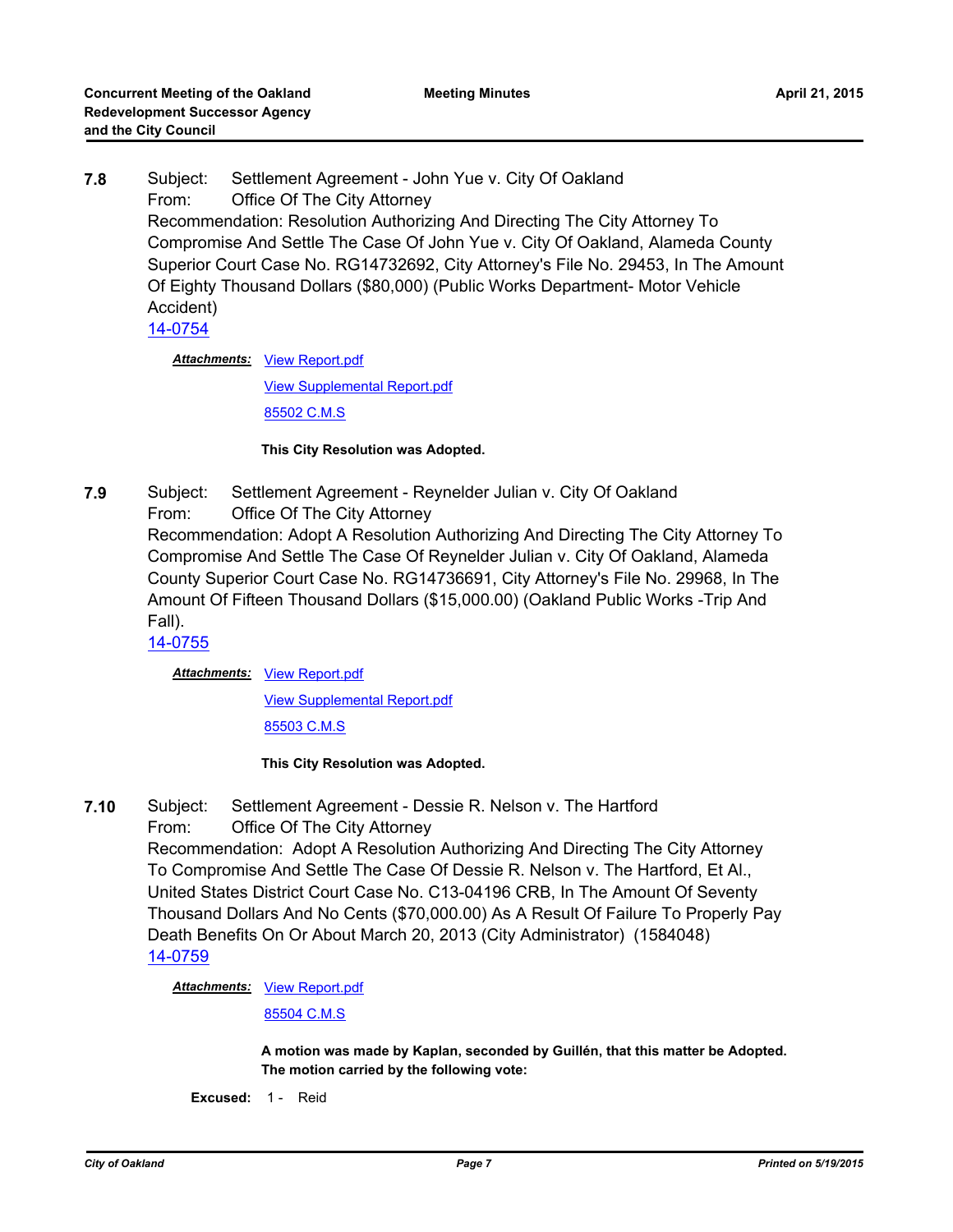**Abstained:** 1 - Brooks

**Aye:** 6 - Campbell Washington, Gallo, Guillén, Kalb, Kaplan, and Gibson McElhaney

### **7.11** Subject: Settlement Agreement - EBMUD v. City Of Oakland

From: Office Of The City Attorney

Recommendation: Adopt A Resolution Authorizing And Directing The City Attorney To Compromise And Settle The Case Of East Bay Municipal Utility District v. City Of Oakland, Alameda County Superior Court Case No. RG15-758444, In The Amount Of Eighteen Thousand Six Hundred Fifty Dollars And Forty-Six Cents (\$18,650.46) As A Result Of A City Storm Drain Infrastructure Project Causing Damage To A Water Main On Or About September 19, 2013 (Public Works Agency- Dangerous Condition/Storm Drains)

[14-0760](http://oakland.legistar.com/gateway.aspx?m=l&id=/matter.aspx?key=24739)

Attachments: [View Report.pdf](http://oakland.legistar.com/gateway.aspx?M=F&ID=a93f4b1c-4ecc-4dea-96ce-fcd80d8c8bf2.pdf)

[View Supplemental Report.pdf](http://oakland.legistar.com/gateway.aspx?M=F&ID=124a17a3-7a1a-45e5-a539-339071a94a0c.pdf)

[85505 C.M.S](http://oakland.legistar.com/gateway.aspx?M=F&ID=4493bdd6-baff-4682-b66d-c8c66ad689fb.pdf)

#### **This City Resolution was Adopted.**

**7.12** Subject: Settlement Agreement - Claim Of Chubb Group Of Insurance From: Office Of The City Attorney Recommendation: Adopt A Resolution Authorizing And Directing The City Attorney To Compromise And Settle The Claim Of Chubb Group Of Insurance (Claim No. C29999) In The Amount Of Nine Thousand Six Hundred Fifty Four Dollars And Fifty Nine Cents (\$9,654.59), Payable To Chubb Group Of Insurance As Subrogee For David Curley (Oakland Police Department- Auto Collision) [14-0761](http://oakland.legistar.com/gateway.aspx?m=l&id=/matter.aspx?key=24740)

Attachments: [View Report.pdf](http://oakland.legistar.com/gateway.aspx?M=F&ID=7815e78b-bbec-4427-bdfe-eb741163a296.pdf)

[View Supplemental Report.pdf](http://oakland.legistar.com/gateway.aspx?M=F&ID=a1f862ac-792a-459f-adcd-25ac20378f94.pdf) [85506 C.M.S](http://oakland.legistar.com/gateway.aspx?M=F&ID=efb9bcbe-2c9e-466e-996c-9f56ace20661.pdf)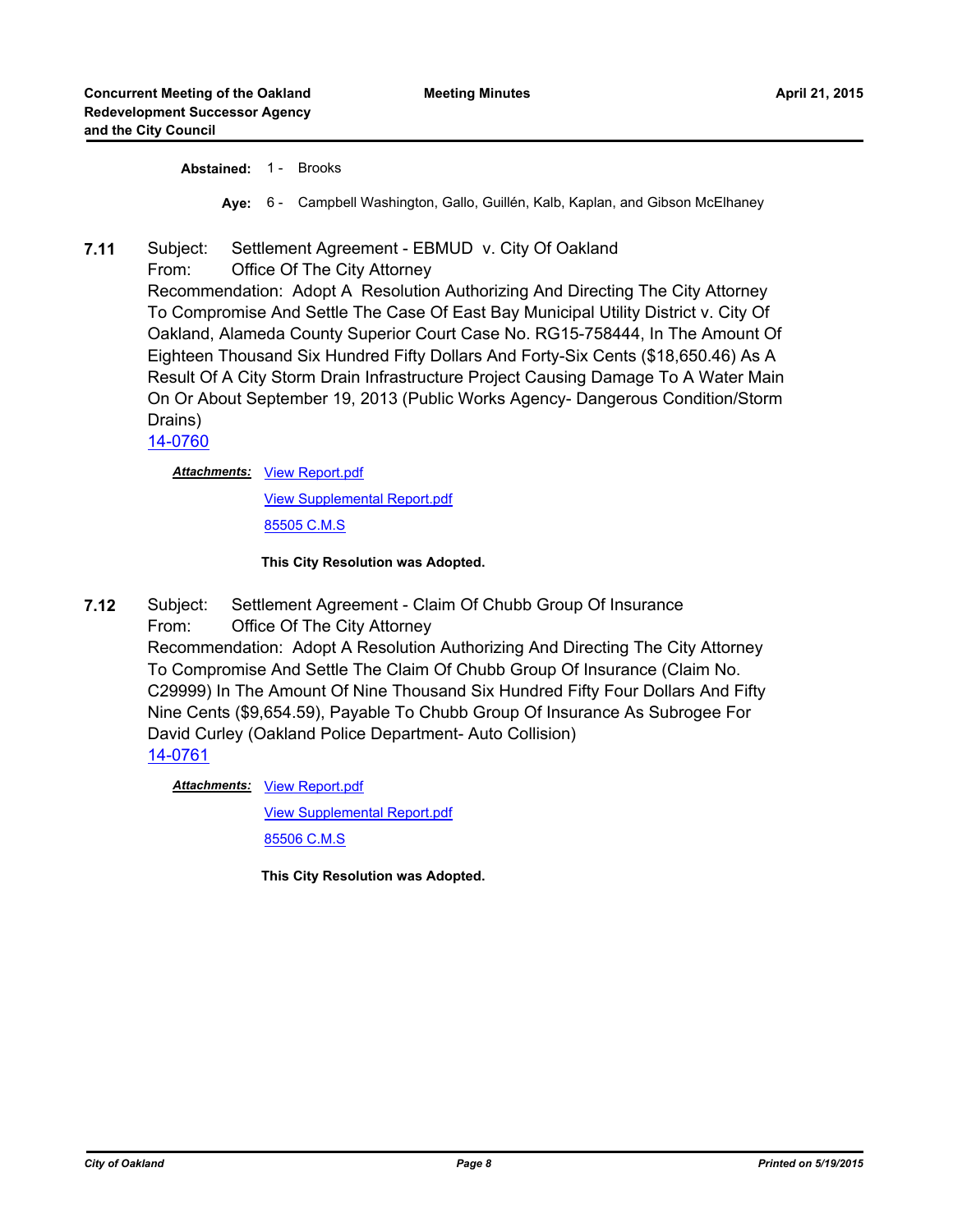# **7.13** Subject: Settlement Agreement - Claim Of Ellen Reier From: Office Of The City Attorney Recommendation: Adopt A Resolution Authorizing And Directing The City Attorney To Partially Compromise And Settle The Claim Of Ellen Reier (Claim No. C30485) In An Amount Not To Exceed Fifty-Nine Thousand Three Hundred Seventy-Nine Dollars And One Cent (\$59,379.01), As A Result Of Property Damage Sustained Due To A Sewer Flood Caused By A Failed City Sewer Main On February 18, 2015 (Public Works Agency - Dangerous Condition/Sewers) [14-0762](http://oakland.legistar.com/gateway.aspx?m=l&id=/matter.aspx?key=24741)

Attachments: [View Report.pdf](http://oakland.legistar.com/gateway.aspx?M=F&ID=ef78f8c4-b7a9-4cc2-b942-56e2bf593d9b.pdf)

[View Supplemental Report.pdf](http://oakland.legistar.com/gateway.aspx?M=F&ID=1a133cb0-fc05-43de-8770-2c0d607d7ecd.pdf)

[85507 CMS](http://oakland.legistar.com/gateway.aspx?M=F&ID=9c4bed81-c3eb-4656-9629-689cb0447623.pdf)

### **This City Resolution was Adopted.**

- **7.14** Subject: Arbor Day 2015
	- From: Office Of The City Administrator Recommendation: Adopt A Resolution Proclaiming Friday April 24, 2015 Arbor Day 2015 In The City Of Oakland And Authorizing An Official Tree Planting Ceremony At Parker Elementary School Located At 7929 Ney Avenue

[14-0758](http://oakland.legistar.com/gateway.aspx?m=l&id=/matter.aspx?key=24737)

Attachments: [View Report.pdf](http://oakland.legistar.com/gateway.aspx?M=F&ID=96c86322-9128-4e65-9d14-e540fda6bd7a.pdf)

[85508 CMS](http://oakland.legistar.com/gateway.aspx?M=F&ID=b4b2ade4-3290-4953-90a1-0f6702a09615.pdf)

### **This City Resolution was Adopted.**

**7.15** Subject: Resolution Calling On Gerawan Farming To Respect The Law From: Councilmember Abel J. Guillén Recommendation: Adopt A Resolution Calling Upon Gerawan Farming To Meet Basic Standards Of Fair Conduct And Immediately Implement The Union Contract Issued By The Neutral Mediator And The State Of California [14-0725](http://oakland.legistar.com/gateway.aspx?m=l&id=/matter.aspx?key=24704)

Attachments: [View Report.pdf](http://oakland.legistar.com/gateway.aspx?M=F&ID=6b31a070-487b-4d14-917a-7bf53c971e11.pdf)

[85509 C.M.S](http://oakland.legistar.com/gateway.aspx?M=F&ID=34957ebb-a890-4281-b867-a7c4b5680038.pdf)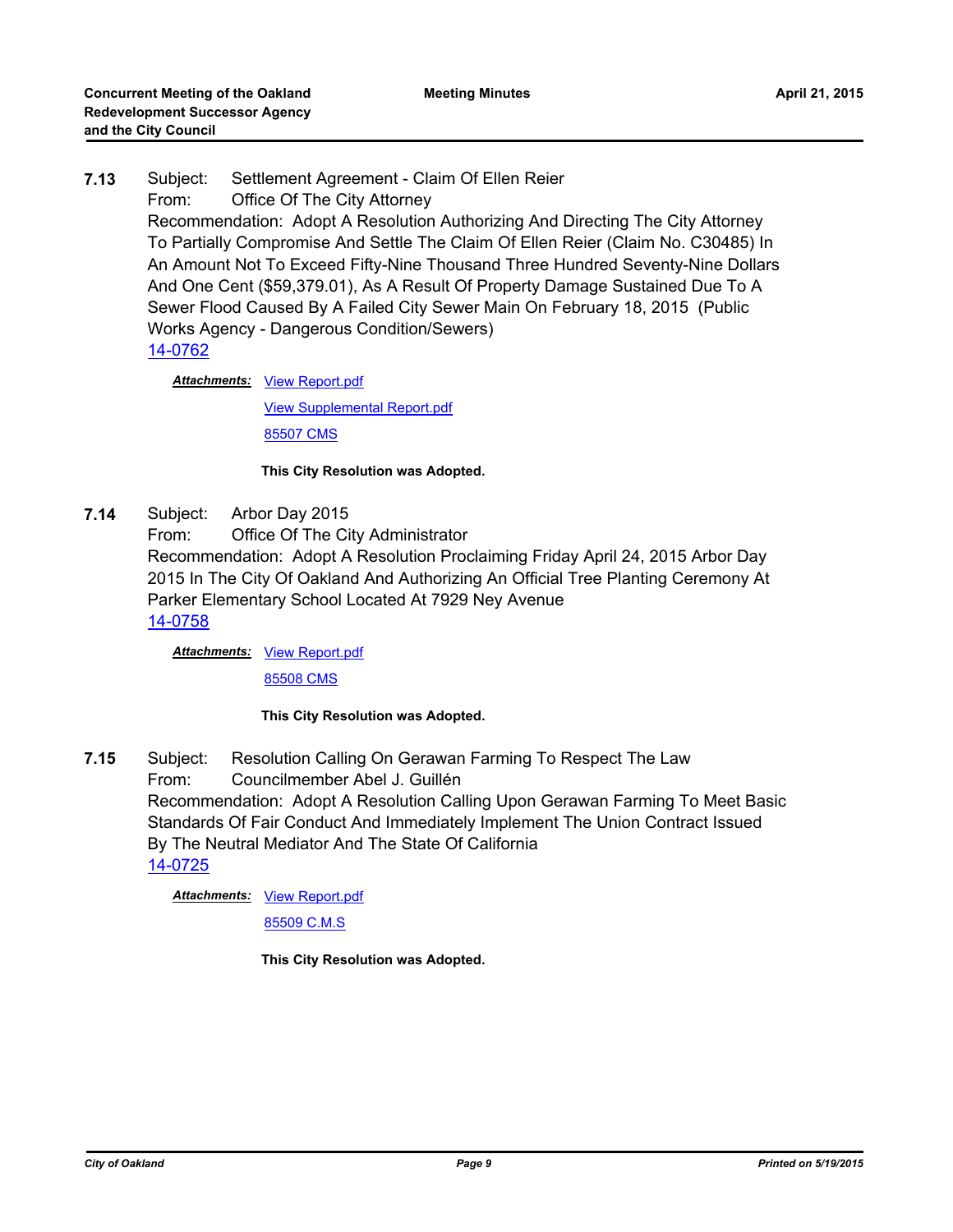**and the City Council**

**7.16** Subject: Anti-Graffiti Grant To Trybe For A Mural At 2731 13th Avenue From: Councilmember Abel Guillen Recommendation: Adopt A Resolution Authorizing A Grant Not To Exceed \$10,000 From Councilmember Abel Guillen's Graffiti Abatement Mural And Green Wall Funds To Trybe Inc. For A Mural On N&M Market, 2731 13th Avenue In District 2 [14-0753](http://oakland.legistar.com/gateway.aspx?m=l&id=/matter.aspx?key=24732)

**Meeting Minutes**

**Attachments: [View Report.pdf](http://oakland.legistar.com/gateway.aspx?M=F&ID=f00b0afa-d42f-47d9-905b-a1ed95e6acad.pdf)** 

[85510 CMS](http://oakland.legistar.com/gateway.aspx?M=F&ID=a577ac4c-7190-424f-b1c3-29b355bde121.pdf)

#### **This City Resolution was Adopted.**

**7.17** Subject: Anti-Graffiti Grant To Artist Caroline Stern For A Mural On 169 - 14th Street From: Councilmember Abel Guillen Recommendation: Adopt A Resolution Authorizing A Grant Not To Exceed \$10,000 From Councilmember Abel Guillen's Graffiti Abatement Mural And Green Wall Funds To Artist Caroline Stern For A Mural On Little Stars Preschool, 169 14th Street In District 2 [14-0751](http://oakland.legistar.com/gateway.aspx?m=l&id=/matter.aspx?key=24730)

Attachments: [View Report.pdf](http://oakland.legistar.com/gateway.aspx?M=F&ID=8d32b194-76e1-431e-8241-446433b4341e.pdf)

[85511 CMS](http://oakland.legistar.com/gateway.aspx?M=F&ID=eab985d8-975d-47d7-a218-0aaf196ad8be.pdf)

### **This City Resolution was Adopted.**

**7.18** Subject: Anti-Graffiti Grant To Artist David Kim For A Mural On 1745 International Boulevard

From: Councilmember Abel Guillen

Recommendation: Adopt A Resolution Authorizing A Grant Not To Exceed \$10,000 From Councilmember Abel Guillen's Graffiti Abatement Mural And Green Wall Funds To Artist David Kim For A Mural At Turbo Tires On 1745 International Boulevard In District 2

[14-0752](http://oakland.legistar.com/gateway.aspx?m=l&id=/matter.aspx?key=24731)

**Attachments: [View Report.pdf](http://oakland.legistar.com/gateway.aspx?M=F&ID=2f604995-54ec-4a94-805d-fec84c08be2f.pdf)** 

[85512 CMS](http://oakland.legistar.com/gateway.aspx?M=F&ID=553109b5-d2be-4b2e-ae76-5c3a7cc2229e.pdf)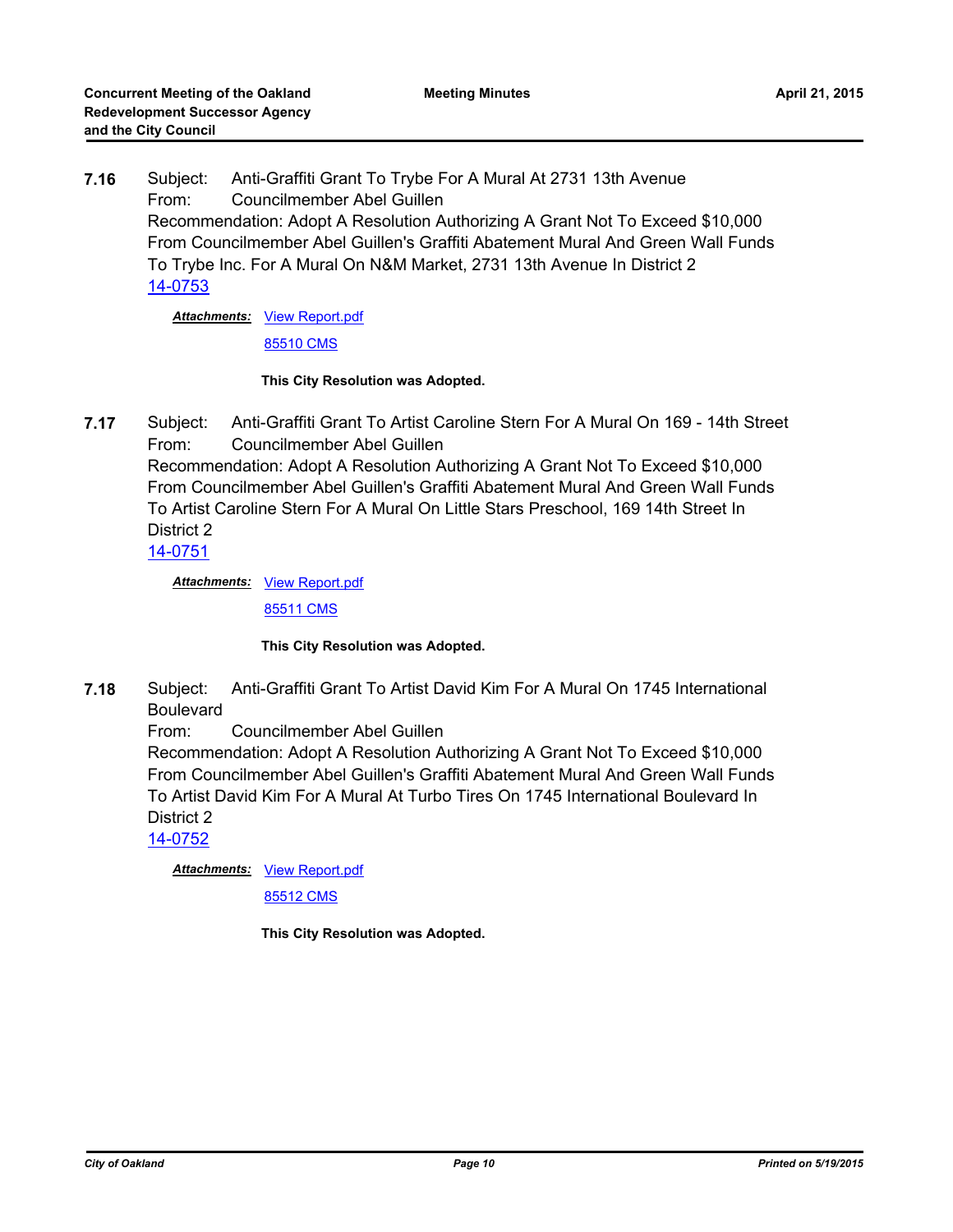**7.19** Subject: Anti-Graffiti Grant To HOPE Collaborative For A Mural On 1554 13th Avenue

From: Councilmember Abel Guillen

Recommendation: Adopt A Resolution Authorizing A Grant Not To Exceed \$10,000 From Councilmember Abel Guillen's Graffiti Abatement Mural And Green Wall Funds To The Tides Center For Use By The Hope Collaborative For A Mural At Three Amigos Market On 1554 13th Avenue In District 2 [14-0750](http://oakland.legistar.com/gateway.aspx?m=l&id=/matter.aspx?key=24729)

Attachments: [View Report.pdf](http://oakland.legistar.com/gateway.aspx?M=F&ID=dbe975d9-a9aa-43db-9505-76db39374d3c.pdf) [85513 CMS](http://oakland.legistar.com/gateway.aspx?M=F&ID=c7a979c2-54cc-40e3-bb4a-efb85bd2eb2a.pdf)

### **This City Resolution was Adopted.**

**7.20** Subject: Anti-Graffiti Grant To Artist Pamela Consear

From: Councilmember Abel Guillen

Recommendation: Adopt A Resolution Authorizing A Grant Of Up To \$10,000 From Councilmember Abel Guillen's Graffiti Abatement Mural And Green Wall Funds To Artist Pamela Consear For A Mural Mosaic Along E. 24th Street At 10th Avenue At Oakland Unified School District's Bella Vista Child Development Center, 2410 10th Avenue In District 2

[14-0764](http://oakland.legistar.com/gateway.aspx?m=l&id=/matter.aspx?key=24743)

**Attachments: [View Report.pdf](http://oakland.legistar.com/gateway.aspx?M=F&ID=57862fd9-ec87-4c76-988d-cb41469794e0.pdf)** 

[85514 C.M.S](http://oakland.legistar.com/gateway.aspx?M=F&ID=3ac9f1bc-3a60-4917-80af-ab819d3c2991.pdf)

### **This City Resolution was Adopted.**

**7.21** Subject: Anti-Graffiti Grant To Oakland Chinatown Chamber Foundation From: Councilmember Abel Guillen Recommendation: Adopt A Resolution Authorizing A Grant Not To Exceed \$10,000 From Councilmember Abel Guillen's Graffiti Abatement Mural And Green Wall Funds To The Oakland Chinatown Chamber Foundation For A Mosaic Mural At Oakland Unified School District's Yuk Yau Child Development Center, 291 10th Street In District 2 [14-0765](http://oakland.legistar.com/gateway.aspx?m=l&id=/matter.aspx?key=24744)

Attachments: [View Report.pdf](http://oakland.legistar.com/gateway.aspx?M=F&ID=625d3c85-8177-4f38-a2d0-fe34557f47d6.pdf)

[85515 CMS](http://oakland.legistar.com/gateway.aspx?M=F&ID=e4ad978f-8cdf-42b5-8d92-7c575beb08f5.pdf)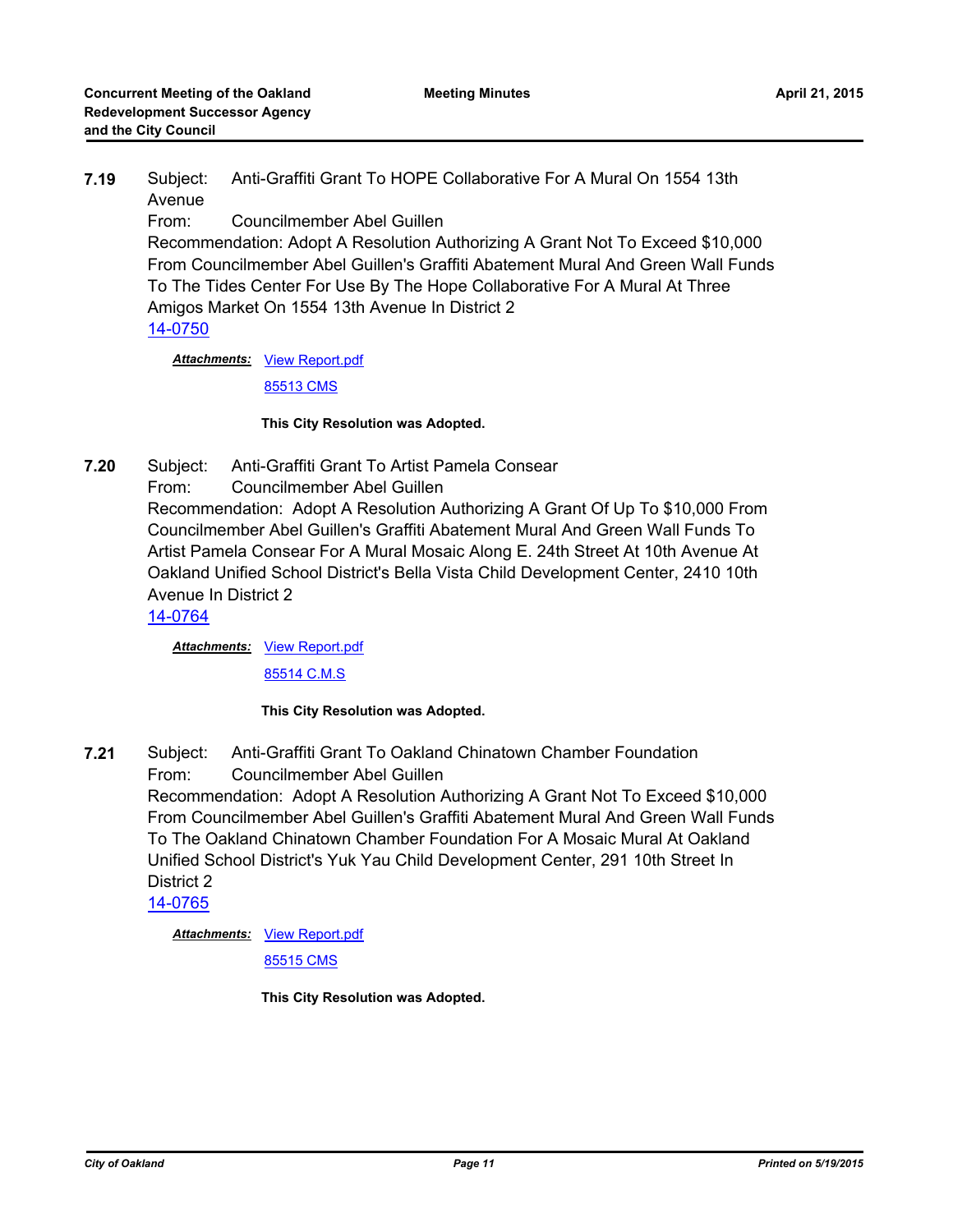**7.22** Subject: Community Police Advisory Board Appointments From: Office Of The Mayor Recommendation: Adopt A Resolution Confirming The Mayor's Appointment Of Ravinder Singh And Colleen Brown And The Reappointment Of Jay Ashford, Don Link And John Garvey To The Community Police Advisory Board [14-0767](http://oakland.legistar.com/gateway.aspx?m=l&id=/matter.aspx?key=24746)

**Attachments: [View Report.pdf](http://oakland.legistar.com/gateway.aspx?M=F&ID=8092c7eb-11e0-470c-b0c8-59de5aa19537.pdf)** 

[85516 CMS](http://oakland.legistar.com/gateway.aspx?M=F&ID=5544afe0-9c07-4270-8037-0cdb2858827f.pdf)

**This City Resolution was Adopted.**

### **7.23 THIS NUMBER INTENTIONALLY NOT USED**

**7.24** Subject: Public Safety And Services Violence Prevention Oversight Commission Appointments

From: Office Of The Mayor

Recommendation: Adopt A Resolution Appointing Jody Nunez, Tony Marks-Block, Curtis Flemming, Jennifer Madden, Rebecca Alvarado, Melanie Shelby, Kevin McPherson, Letitia Henderson, And Garry Scott As Members Of The Public Safety And Services Violence Prevention Oversight Commission

[14-0769](http://oakland.legistar.com/gateway.aspx?m=l&id=/matter.aspx?key=24748)

**Attachments: [View Report.pdf](http://oakland.legistar.com/gateway.aspx?M=F&ID=0d162a52-ff3e-4e8c-9f22-b1ec98029d78.pdf)** 

[85517 CMS](http://oakland.legistar.com/gateway.aspx?M=F&ID=b2ff5375-dead-4dc5-8d63-a5c153d4e029.pdf)

### **This City Resolution was Adopted.**

**7.25** Subject: Support For AB 700: California Disclose Act From: Councilmember Dan Kalb Recommendation: Adopt A Resolution In Support Of State Assembly Bill (AB) 700 (Gomez & Levine), The California Disclose Act, That Would Require Radio, Telephone, TV, And Video Ads Regarding Ballot Measures To State The Top Contributors To The Committee Paying For The Ad [14-0673](http://oakland.legistar.com/gateway.aspx?m=l&id=/matter.aspx?key=24652)

**Attachments: [View Report.pdf](http://oakland.legistar.com/gateway.aspx?M=F&ID=9c1872fd-769d-4e0e-a0f2-2308bb37bb17.pdf)** 

[View Supplemental Report.pdf](http://oakland.legistar.com/gateway.aspx?M=F&ID=e18aae94-70af-4d3e-8a36-b3ee719e9134.pdf)

[85518 CMS](http://oakland.legistar.com/gateway.aspx?M=F&ID=5eb59191-f53a-42ad-8410-d0ae693ef0c9.pdf)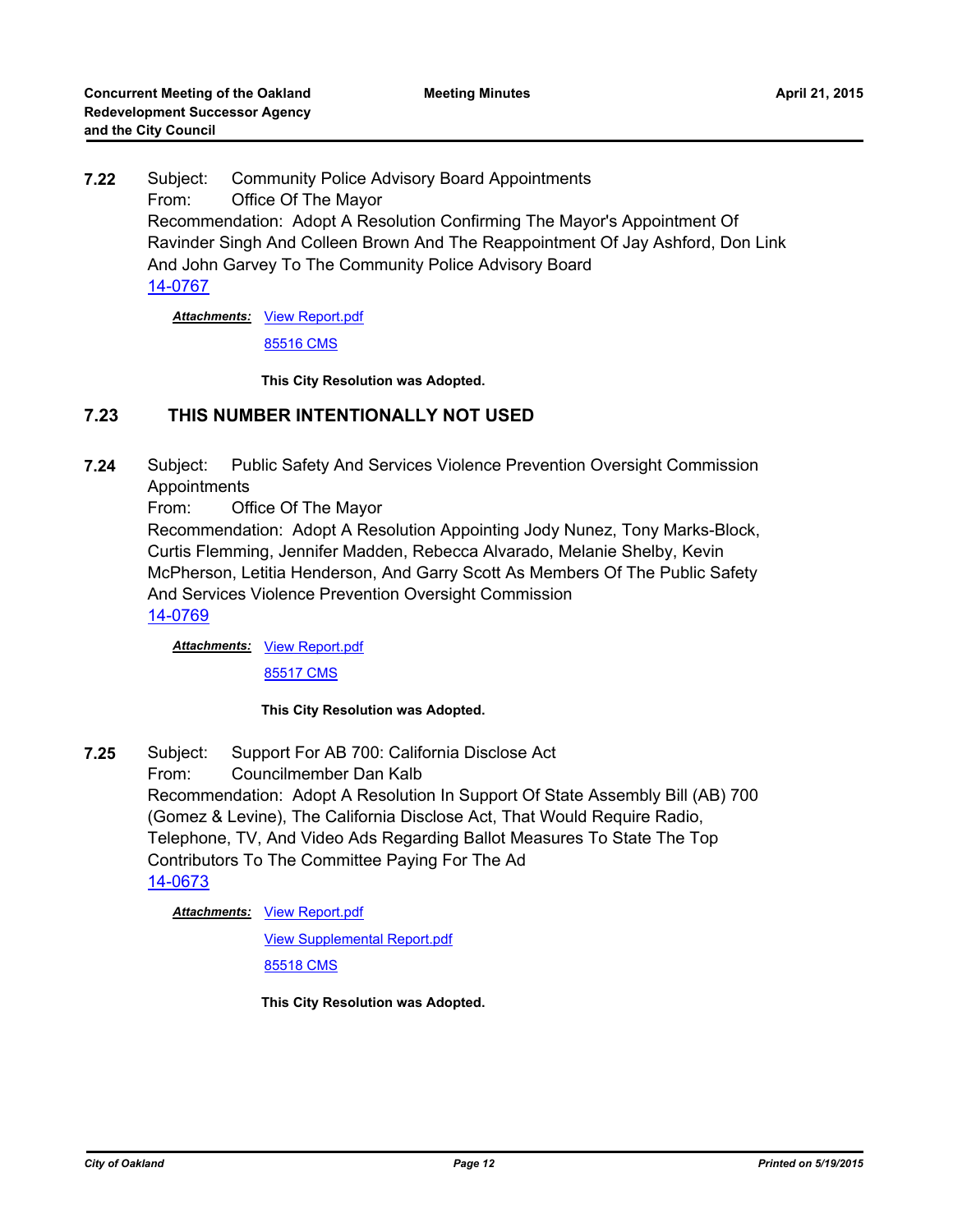**7.26** Subject: Support For SB 379: Update Safety Element To Address Climate Adaptation From: Councilmember Dan Kalb Recommendation: Adopt A Resolution In Support Of Senate Bill (SB) 379 (Hannah-Beth Jackson), Which Would, Upon The Next Revision Of The Housing Element On Or After January 1, 2017, Require The Safety Element To Be Updated To Address Climate Adaptation And Resiliency Strategies [14-0726](http://oakland.legistar.com/gateway.aspx?m=l&id=/matter.aspx?key=24705)

Attachments: [View Report.pdf](http://oakland.legistar.com/gateway.aspx?M=F&ID=90f49f65-0665-4dd2-9678-ef5853002899.pdf)

[View Supplemental Report.pdf](http://oakland.legistar.com/gateway.aspx?M=F&ID=373c4fe9-0c83-42a0-b79f-0351657320ee.pdf) [View Supplemental Report.pdf](http://oakland.legistar.com/gateway.aspx?M=F&ID=21e85e82-1dcb-4293-be7d-642456306818.pdf)

[85519 CMS](http://oakland.legistar.com/gateway.aspx?M=F&ID=834cd49a-b340-46b0-a199-2bdb444f4ae5.pdf)

### **This City Resolution was Adopted.**

**7.27** Subject: Support For AB 865 - Establish The Empower California Act From: Councilmember Dan Kalb Recommendation: Adopt A Resolution In Support Of State Assembly Bill (AB) 865 (Alejo) That Would Establish The Empower California Act, Which Would Require Recipients Of California Energy Resources Conservation And Development Commission (CA Energy Commission) Funding To Report Annually On And Develop A Plan For Boosting Their Women-, Minority-, Disabled Veteran- And Lgbt-Owned Business Procurement Efforts And Require The Ca Energy Commission To Establish A Diversity Task Force And Guidelines For Fund Recipients [14-0743](http://oakland.legistar.com/gateway.aspx?m=l&id=/matter.aspx?key=24722)

Attachments: [View Report.pdf](http://oakland.legistar.com/gateway.aspx?M=F&ID=021220d2-70c5-48ed-aa24-5743fe80fb03.pdf)

[View Supplemental Report.pdf](http://oakland.legistar.com/gateway.aspx?M=F&ID=fe05e403-3b24-4d34-bf3d-65f24733a51f.pdf)

[85520 CMS](http://oakland.legistar.com/gateway.aspx?M=F&ID=92325c7e-3080-49ff-9bb6-2ba6dd3e67de.pdf)

**This City Resolution was Adopted.**

**7.28** Subject: Opposing SB 101: Religious Freedom Restoration Act From: President Pro Tempore Reid And Vice Mayor Kaplan Recommendation: Adopt A Resolution Opposing Senate Bill 101 (Kruse, Schneider, Steele) Religious Freedom Restoration Act In The State Of Indiana As Approved By Governor Mike Pence (Indiana) [14-0742](http://oakland.legistar.com/gateway.aspx?m=l&id=/matter.aspx?key=24721)

**Attachments: [View Report.pdf](http://oakland.legistar.com/gateway.aspx?M=F&ID=0b544221-7bcc-4862-b979-5ccb7075e3c5.pdf)** 

[View Supplemental Report.pdf](http://oakland.legistar.com/gateway.aspx?M=F&ID=999df35c-75e4-4337-bd40-c570369be784.pdf) [View Supplemental Report.pdf](http://oakland.legistar.com/gateway.aspx?M=F&ID=14be1ccc-a5a0-4bcb-ba2a-cf48fbe277e3.pdf) [85521 CMS](http://oakland.legistar.com/gateway.aspx?M=F&ID=7e6e2077-8e65-433c-81ca-b0a09a293888.pdf)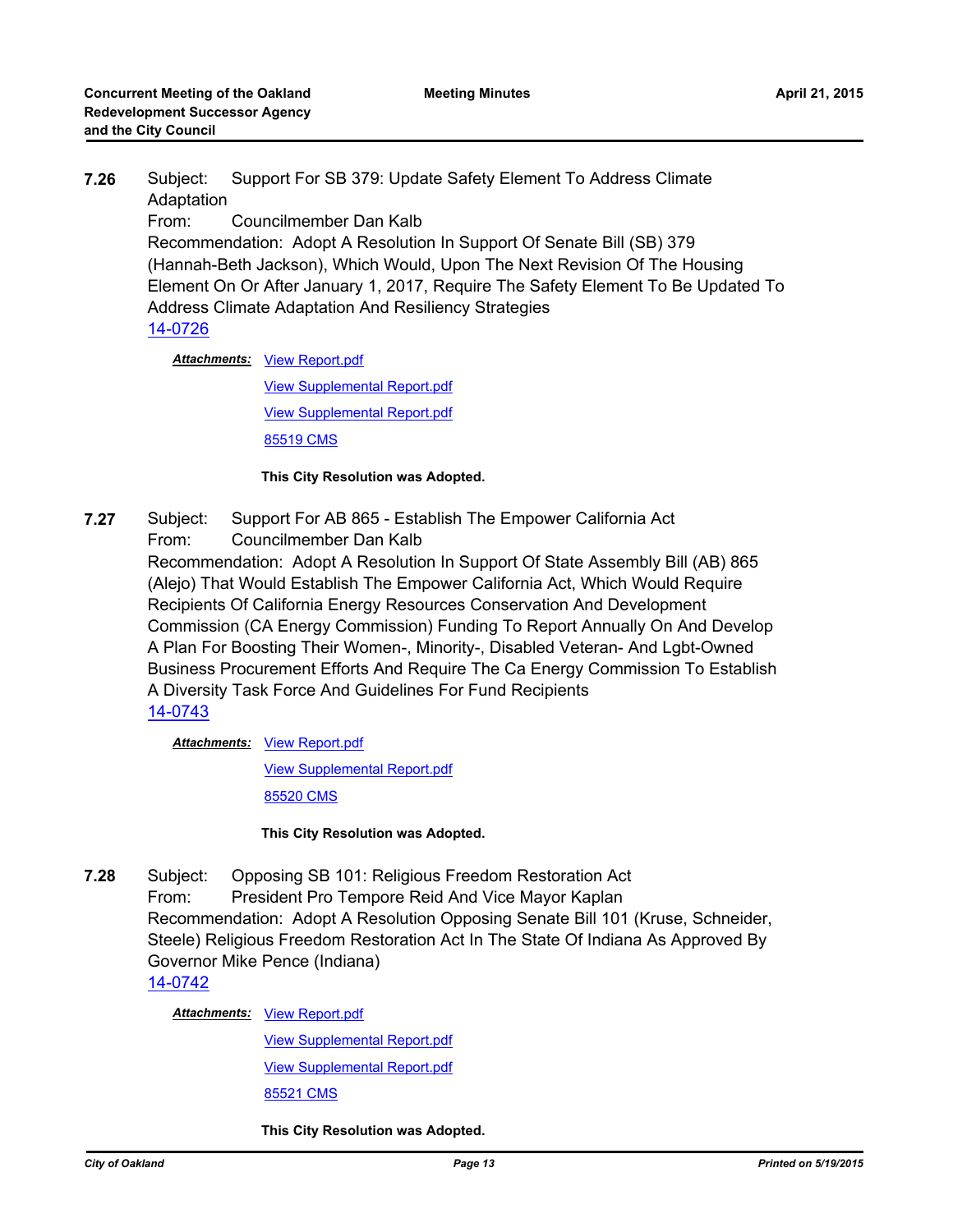**7.29** Subject: Opposition To HB 1228: Religious Freedom Restoration Act From: President Pro Tempore Reid And Vice Mayor Kaplan Recommendation: Adopt A Resolution Opposing HB 1228 (Rep. Ballinger-Arkansas) Religious Freedom Restoration Act In The State Of Arkansas [14-0747](http://oakland.legistar.com/gateway.aspx?m=l&id=/matter.aspx?key=24726)

**Attachments: [View Report.pdf](http://oakland.legistar.com/gateway.aspx?M=F&ID=ece8a956-2eb0-4d64-b5ad-fbaf614691bb.pdf)** 

[View Supplemental Report.pdf](http://oakland.legistar.com/gateway.aspx?M=F&ID=3952b023-8957-44aa-9a5b-2a92f270a056.pdf) [View Supplemental Report.pdf](http://oakland.legistar.com/gateway.aspx?M=F&ID=e0f58796-290c-43a8-bece-0ac4247be5ab.pdf) [85522 CMS](http://oakland.legistar.com/gateway.aspx?M=F&ID=797c4723-8fb5-4ce8-8a16-de4a67d92184.pdf)

#### **This City Resolution was Adopted.**

**7.30** Subject: Salary Ordinance Amendments To Add Part Time Classifications From: Human Resources Management Department Recommendation: Adopt An Ordinance Amending The Salary Schedule Of Ordinance No. 12187 C.M.S. ("Salary Ordinance") To Add The Part Time Classifications Of Cable TV Stage Manager, PT; Hearing Officer PT; Language Interpreter, PT; And To Modify Existing Full Time Classifications By Adding The Part Time Equivalents Of The Classifications Of Emergency Planning Coordinator, PT; Emergency Planning Coordinator, Senior, PT; Head Start Program Coordinator, PT; Senior Services Program Assistant, PT; Special Events Coordinator, PT; Veterinarian, PT; And To Correct Inconsistencies In The Published Salary Rates For The Part Time Equivalent Classifications Of Emergency Medical Services Instructor, PT; Management Intern, PT; Management Assistant, PT; And Program Analyst I, PT To Align With The Salary Rate For The Full Time Rate For Those Classifications; And To Delete The Classifications- Of Case Manager, Supervising, PT; CD Cleanup Supervisor, PT; Employee Assistance Program Counselor, PT; And Senior Center Director, PT [14-0706](http://oakland.legistar.com/gateway.aspx?m=l&id=/matter.aspx?key=24685)

*Attachments:* [View Report.pdf](http://oakland.legistar.com/gateway.aspx?M=F&ID=81bc731a-2b2b-4ea8-ae6a-f4fa80226675.pdf)

**This Ordinance was Approved On Introduction and Scheduled for Final Passage. to the Meeting of the Oakland City Council to be heard 5/5/2015**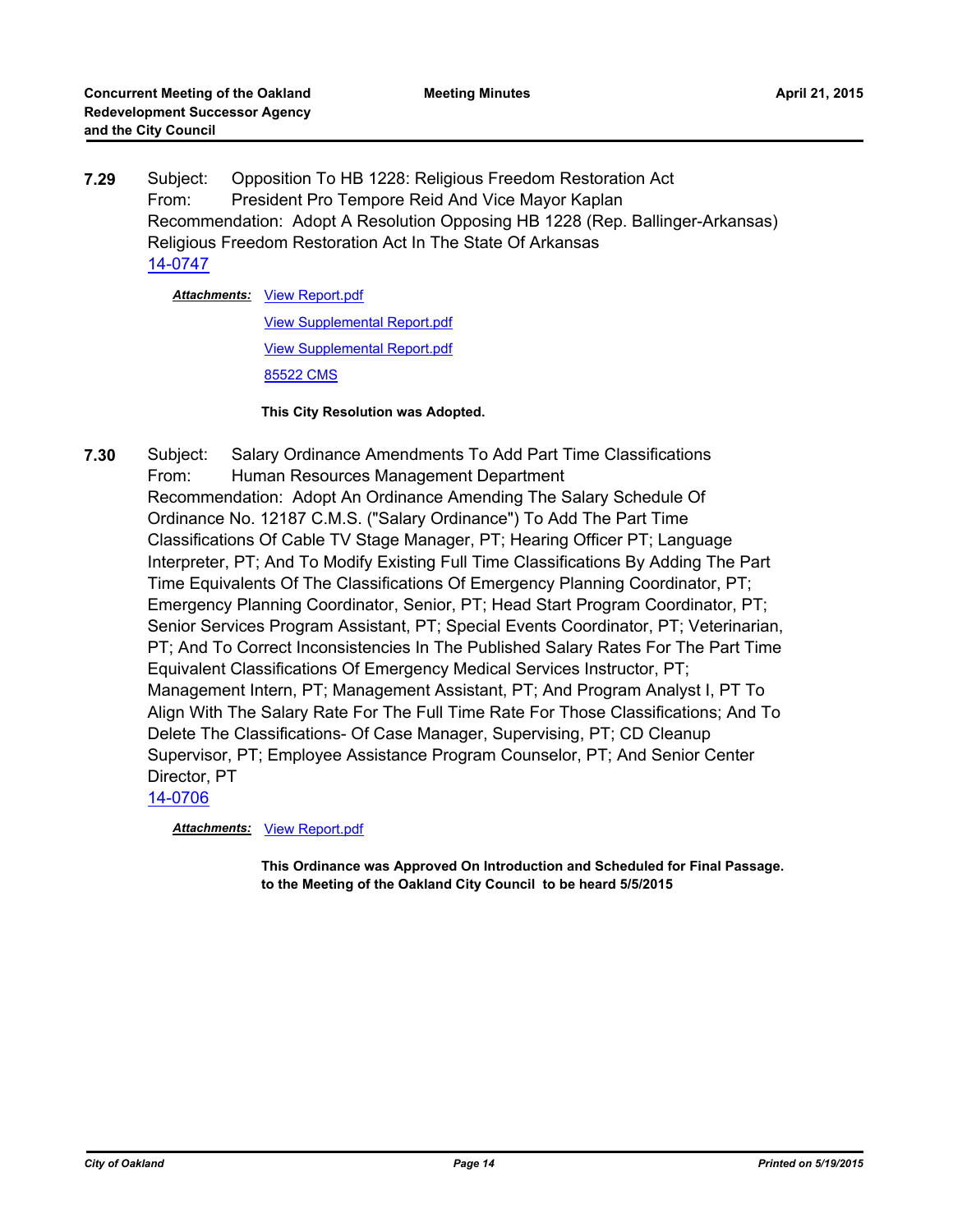**7.31** Subject: Salary Ordinance Amendments To Adjust Salaries & Titles From: Human Resources Management Department Recommendation: Adopt Ordinance Amending The Salary Schedule Of Ordinance No. 12187 C.M.S. ("Salary Ordinance") To Adjust The Salaries And Titles Of Various Classifications And Delete The Classifications Of Revenue Collections Supervisor, Revenue Audit Supervisor, And Police Services Technician I And Various Part-Time Camp Classifications

### . [14-0710](http://oakland.legistar.com/gateway.aspx?m=l&id=/matter.aspx?key=24689)

Attachments: [View Report.pdf](http://oakland.legistar.com/gateway.aspx?M=F&ID=c466cfb5-944f-49c5-8fb0-28af10a3d5e8.pdf)

[View Supplemental Report.pdf](http://oakland.legistar.com/gateway.aspx?M=F&ID=5993560d-4f51-4964-b726-ab1ff1c1151c.pdf)

#### **This Ordinance was Approved On Introduction and Scheduled for Final Passage. to the Meeting of the Oakland City Council to be heard 5/5/2015**

**7.32** Subject: CSAC-EIA Risk Management Subsidy Funds From: Human Resources Management Department Recommendation: Adopt A Resolution Authorizing The City Administrator To Accept And Appropriate Risk Management Subsidy Funds From The California State Association Of Counties - Excess Insurance Authority (CSAC-EIA) In An Estimated Amount Of \$135,511.39, For Software License, Service And Hosting Fees To Use Riskmaster, A Risk Management Information System, And Receive Annually Thereafter Risk Management Subsidy Funds From CSAC-EIA In The Amount Of \$39,560 To Pay These Ongoing Fees [14-0711](http://oakland.legistar.com/gateway.aspx?m=l&id=/matter.aspx?key=24690)

Attachments: [View Report.pdf](http://oakland.legistar.com/gateway.aspx?M=F&ID=b189f4f1-c1db-48b3-a6a2-3be5845f0528.pdf)

[85523 CMS](http://oakland.legistar.com/gateway.aspx?M=F&ID=a92b5013-3683-4379-aec7-cf0834dcbfb0.pdf)

**This City Resolution was Adopted.**

**7.33** Subject: 2021 Broadway Major Encroachment Permit

From: Planning & Building Department Recommendation: Adopt A Resolution Granting A Conditional And Revocable Major Encroachment Permit To Alameda Bayfarm Investment, LLC To Allow An Existing Under-Sidewalk Basement To Encroach. Into The Public Right-Of-Way Along The Building's Frontage On 2021 Broadway

[14-0702](http://oakland.legistar.com/gateway.aspx?m=l&id=/matter.aspx?key=24681)

**Attachments: [View Report.pdf](http://oakland.legistar.com/gateway.aspx?M=F&ID=edcdb5e8-7124-444e-aa1e-37a774ec59c3.pdf)** 

[85524 CMS](http://oakland.legistar.com/gateway.aspx?M=F&ID=83cd17ce-e527-4f0a-9c9c-e640c0217900.pdf)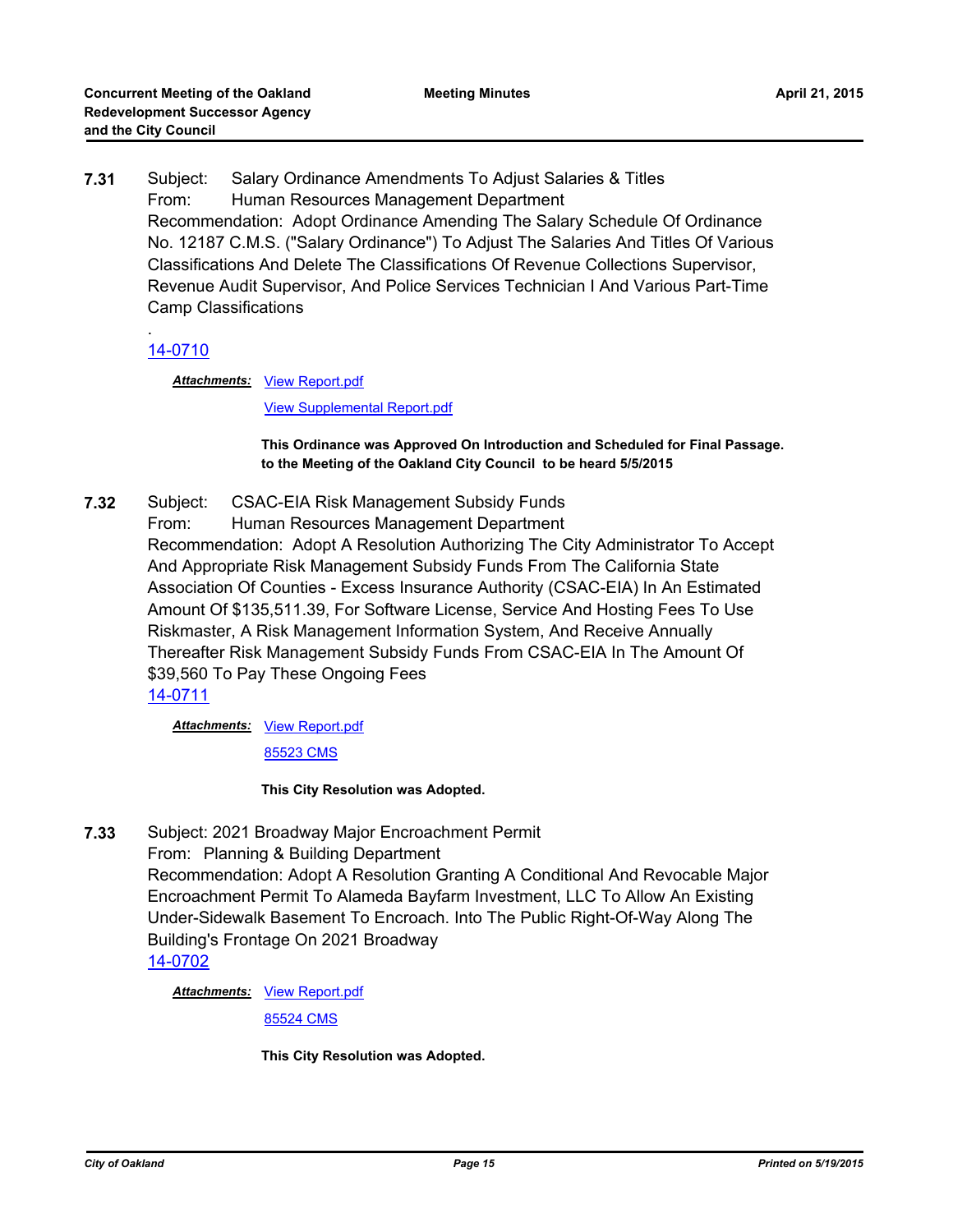**7.34** Subject: Agreement With MTC For Pavement Management Assistance From: Oakland Public Works Department Recommendation: Adopt A Resolution Authorizing The City Administrator Or Designee To: 1) Apply For, Accept \$100,000.00 In Pavement Management Technical Assistance Program Grant Funds From The Metropolitan Transportation Commission; 2) Allocate \$20,000.00 In Matching Funds And An Additional \$88,860.00 For Additional Professional Services From An Existing Project; And 3) Enter Into An Agreement With Metropolitan Transportation Commission To Provide Additional Professional Services In An Amount Not-To-Exceed \$88,860.00 [14-0715](http://oakland.legistar.com/gateway.aspx?m=l&id=/matter.aspx?key=24694)

**Attachments: [View Report.pdf](http://oakland.legistar.com/gateway.aspx?M=F&ID=59d45416-0637-40c9-b262-3bce2eeb6a2c.pdf)** 

[85525 CMS](http://oakland.legistar.com/gateway.aspx?M=F&ID=15aba271-35a3-48e0-9532-95a09a3e41f2.pdf)

### **This City Resolution was Adopted.**

- **7.35** Subject: Rehab Of Sanitary Sewers
	- From: Oakland Public Works Department

Recommendation: Adopt A Resolution Awarding A Construction Contract To Pacific Trenchless, Inc., The Lowest Responsive And Responsible Bidder, In Accordance With Project Plans And Specifications For The Rehabilitation Of Sanitary Sewers In The Area Bounded By Mountain Boulevard, Joaquin Miller Road, Skyline Boulevard And Castle Drive (Project No. C329144) And With Contractor's Bid In The Amount Of Four Million Three Hundred Seventy-One Thousand Seven Hundred Seventy-Three Dollars (\$4,371, 773.00)

[14-0713](http://oakland.legistar.com/gateway.aspx?m=l&id=/matter.aspx?key=24692)

**Attachments: [View Report.pdf](http://oakland.legistar.com/gateway.aspx?M=F&ID=c6208c9c-4134-4863-a465-14380c231c4f.pdf)** 

[85526 CMS](http://oakland.legistar.com/gateway.aspx?M=F&ID=e92d7ca8-0a60-4144-9d4d-9db403f88e3a.pdf)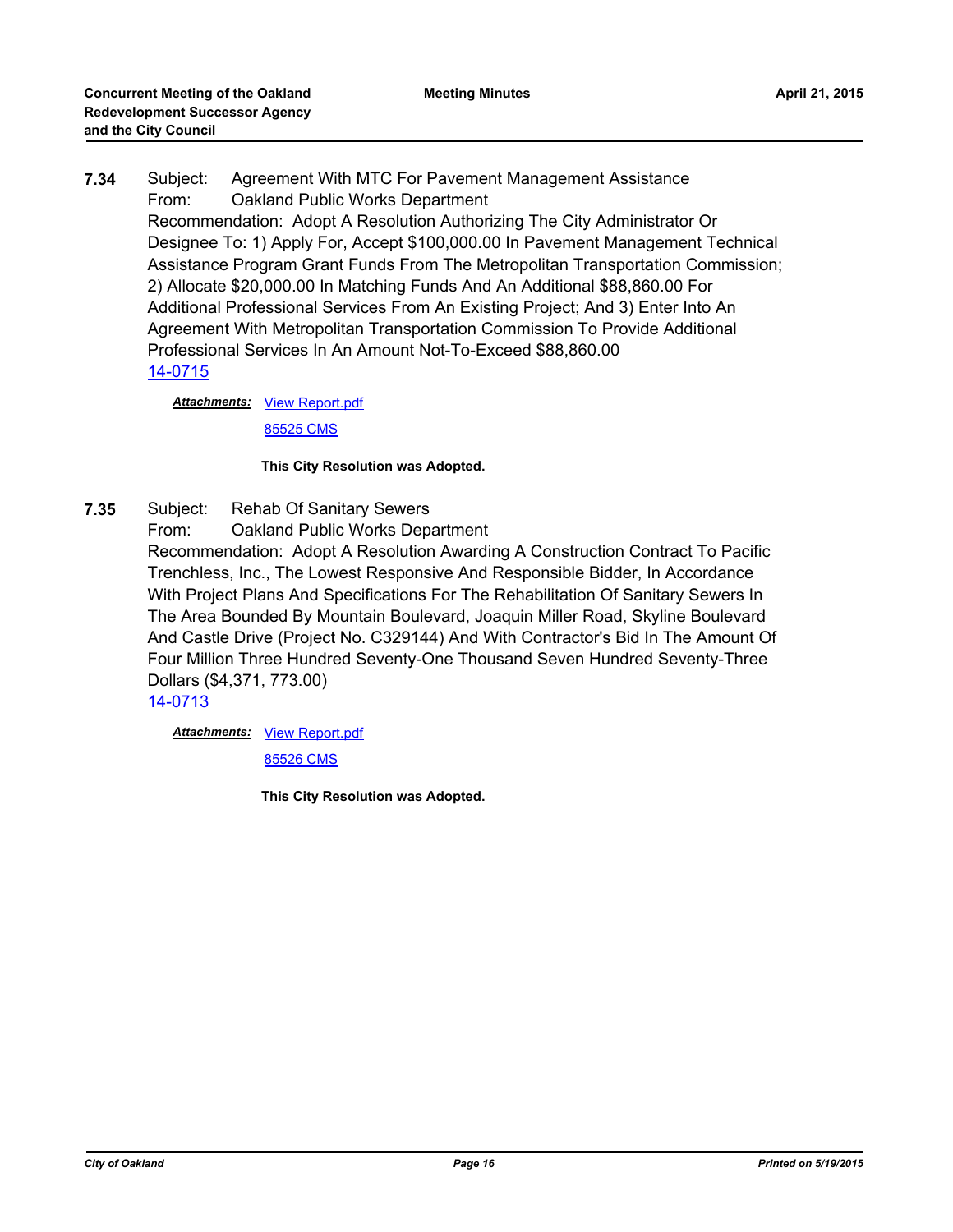# **7.36** Subject: Caldecott Settlement Bike/Ped Improvements Award Contract From: Oakland Public Works Department Recommendation: Adopt A Resolution Rejecting All Bids, Waiving Further Advertising And Bidding; And Authorizing The City Administrator Or Designee, To Negotiate With Bidders And Execute A Construction Contract, Without Return To Council, In Accordance With The Plans And Specifications, For The Caldecott Fourth Bore Settlement Project #9 And #14, Along Broadway From Keith Avenue To Golden Gate Way (City Project No. C369520), In An Amount Not To Exceed One Million Eight -Hundred Eighty Four Thousand Two Hundred And Fifteen Dollars (\$1,884,215.00) For The Base Bid And A Bid Alternate [14-0714](http://oakland.legistar.com/gateway.aspx?m=l&id=/matter.aspx?key=24693)

**Attachments: [View Report.pdf](http://oakland.legistar.com/gateway.aspx?M=F&ID=e5991402-13e2-473b-8dab-14b42c8c5f31.pdf)** 

[85527 CMS](http://oakland.legistar.com/gateway.aspx?M=F&ID=c1e17426-457a-4eb9-b718-db834ef8b6b6.pdf)

### **This City Resolution was Adopted.**

**7.37** Subject: DeFremery Park Rec Center Exterior Rehabilitation Project From: Oakland Public Works Department Recommendation: Adopt A Resolution To Reject All Bids, Waive Further Advertising And Competitive Bidding, And Authorize The City Administrator, Or Designee, To Negotiate And Execute A Construction Contract Up To The Amount Of Six Hundred Forty Thousand Dollars (\$640,000.00) In The Open Market For The DeFremery Park Recreation Center Exterior Rehabilitation Project (No. C469510) In Accordance With The Project Plans And Specifications [14-0712](http://oakland.legistar.com/gateway.aspx?m=l&id=/matter.aspx?key=24691)

**Attachments: [View Report.pdf](http://oakland.legistar.com/gateway.aspx?M=F&ID=5f01dae7-cf69-4c06-9102-f1c4c7474949.pdf)** 

[85528 CMS](http://oakland.legistar.com/gateway.aspx?M=F&ID=5ac3b4b8-eb45-4e94-a0f9-46c7dae56ce7.pdf)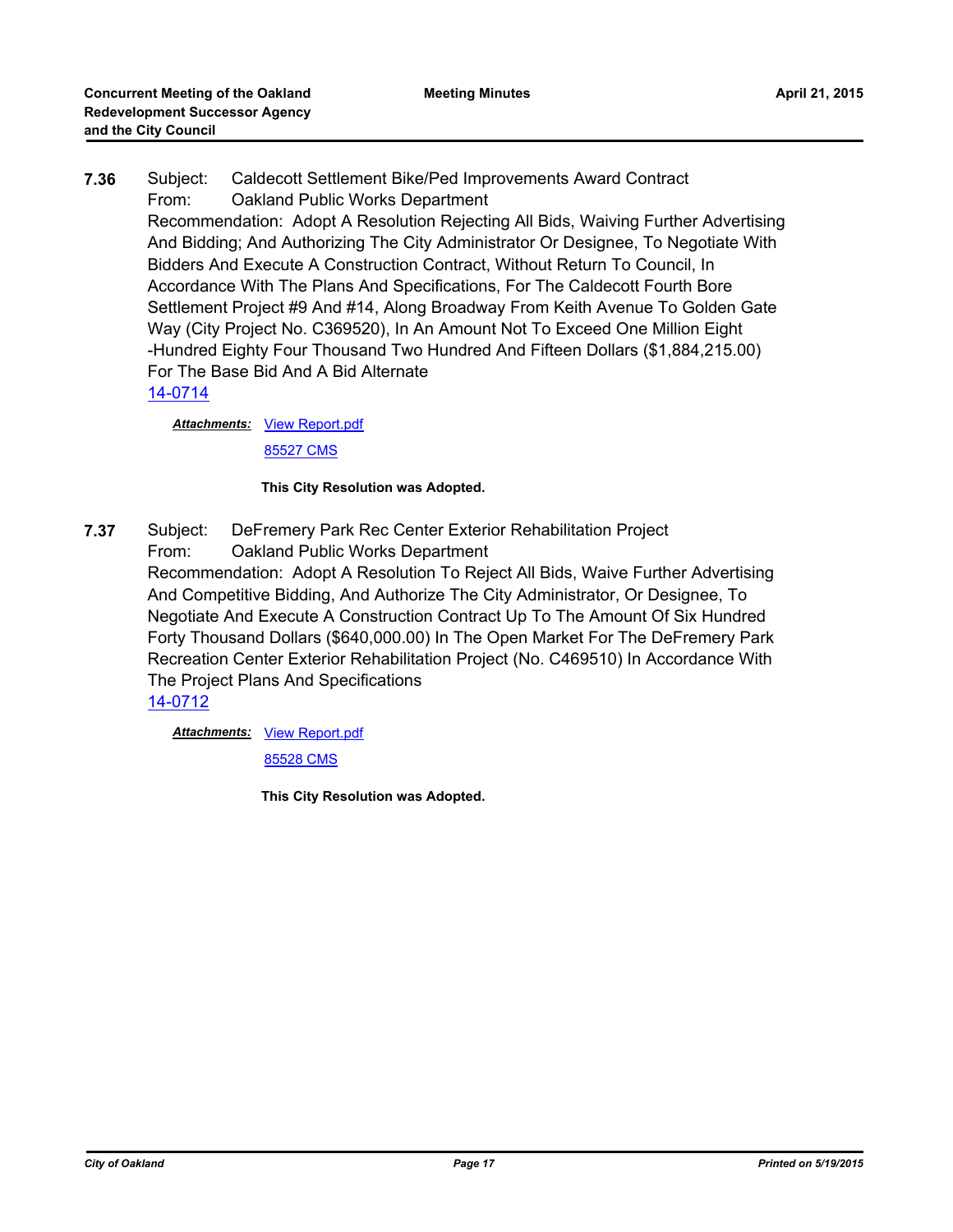**7.38** Subject: Contract Authorization For Sewer Operations Equipment & Supplies From: Oakland Public Works Department Recommendation: Adopt A Resolution Authorizing The City Administrator, Or His Designee, To Execute A One-Year Contract With One Or More Vendors, To Be Selected Through A Competitive Bidding Process, For The Period Of May 1, 2015 Through April 30, 2016, In An Amount Not To Exceed Four Hundred Thousand Dollars (\$400,000.00) For The Purchase Of Iron And Steel Castings For Manhole Frames, Covers, Drainage Grates And Other Related Capital Improvement Supplies And Equipment On Behalf Of Oakland Public Works, With Two, One-Year Options To Extend These Contracts In An Amount Not To Exceed Four Hundred Thousand Dollars (\$400,000.00) Per Year, For A Grand Total Contract Amount Of One Million Two Hundred Thousand Dollars (\$1,200,000.00), Without Return To Council, Provided That The City's Contracting Requirements Are Followed With Respect To These Purchases

### [14-0704](http://oakland.legistar.com/gateway.aspx?m=l&id=/matter.aspx?key=24683)

**Attachments: [View Report.pdf](http://oakland.legistar.com/gateway.aspx?M=F&ID=b7704e68-113e-4325-9b48-329725d0e24b.pdf)** [85529 CMS](http://oakland.legistar.com/gateway.aspx?M=F&ID=c0fca7cb-ac9b-4f65-8993-bbd3e0bbfa76.pdf)

**This City Resolution was Adopted.**

## **7.39 This Number Intentially Left Blank**

**7.40** Subject: Appropriate Additional JAG Funds From: Oakland Police Department Recommendation: Adopt A Resolution Authorizing The City Administrator, Or Designee, To Accept And Appropriate Additional Funds From FFY 2014 JAG Grant A Ward In An Amount Not To Exceed Forty One Thousand, Eight Hundred Twenty Five Dollars And Thirty Five Cents (\$41,825.35) In Addition To The Five Hundred Thousand, Two Hundred Dollars (\$500,200) Already Accepted And Appropriated As Part Of Resolution 84641, For The 2014 Federal Fiscal Year [14-0686](http://oakland.legistar.com/gateway.aspx?m=l&id=/matter.aspx?key=24665)

**Attachments: [View Report.pdf](http://oakland.legistar.com/gateway.aspx?M=F&ID=15aac2ae-2ebe-452c-8966-4024db0e98b1.pdf)** 

[85530 CMS](http://oakland.legistar.com/gateway.aspx?M=F&ID=95835f2a-72ab-420f-ac37-8c5115b93cca.pdf)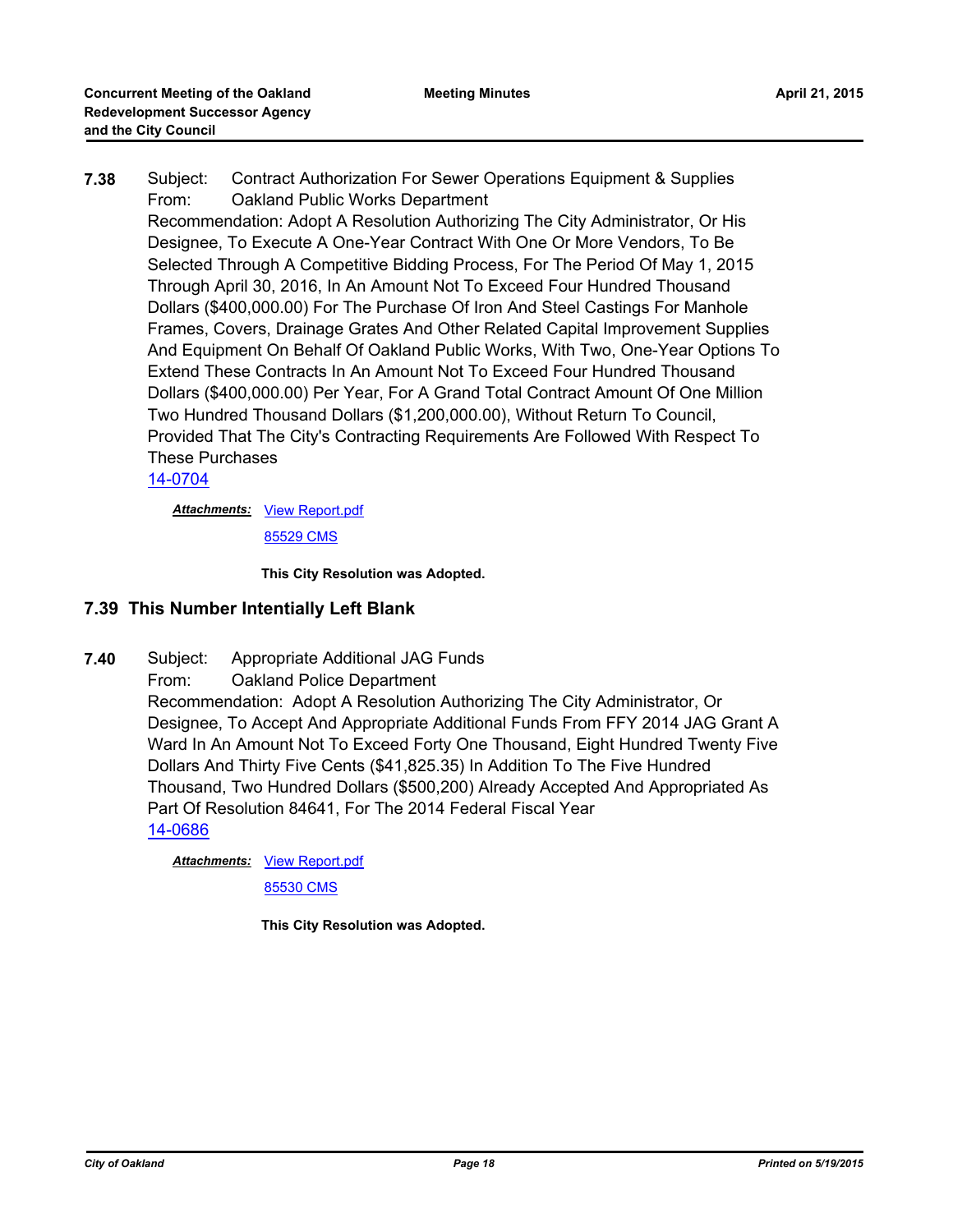# **7.41** Subject: MOU With Alameda County Operational Area From: Oakland Fire Department Recommendation: Adopt A Resolution Authorizing The City Administrator Or His Designee To: 1) Enter Into A Memorandum Of Understanding (MOU) With The Alameda County Operational Area To Administer And Maintain The Local Oil Spill Contingency Plan (LOSCP) For The Alameda County Operational Area; And 2) Accept And Appropriate Up To Thirty-Five Thousand Dollars (\$35,000) Annually In Grant Funds For The Next Five Years For A Total Amount Of One Hundred And Seventy Five Thousand Dollars (\$175,000), Through July 1, 2020 Or Whenever Said Amount Of Grant Funds Is Exhausted, Whichever Occurs Last, From The California Department Of Fish And Wildlife (CDFW) Office Of Spill Prevention And Response (OSPR)

[14-0703](http://oakland.legistar.com/gateway.aspx?m=l&id=/matter.aspx?key=24682)

Attachments: [View Report.pdf](http://oakland.legistar.com/gateway.aspx?M=F&ID=d11bc412-4ddf-47ae-82fb-e57c1b37461d.pdf)

[85531 CMS](http://oakland.legistar.com/gateway.aspx?M=F&ID=98884d27-5dc3-45bd-b467-371c7e86a381.pdf)

**This City Resolution was Adopted.**

## **8 ORAL REPORT OF FINAL DECISIONS MADE DURING CLOSED SESSION & DISCLOSURE OF NON-CONFIDENTIAL CLOSED SESSION DISCUSSIONS**

**A motion was made by Gallo, seconded by Kalb, that this matter be Approve as Submitted of the oral report from the Office of the City Attorney of 5 final decisions made during Closed Session. Please refer to Attachment A for the details of the final decision. The motion carried by the following vote:**

- **Excused:** 1 Reid
	- **Aye:** 6 Brooks, Campbell Washington, Gallo, Guillén, Kalb, and Gibson McElhaney
	- Absent: 1 Kaplan

### **COMMENCING AT 6:30 P.M., OR AS SOON AS REASONABLY PRACTICABLE THEREAFTER, THE NON - CONSENT CALENDAR PORTION OF THE AGENDA:**

### **9 CONSIDERATION OF ITEMS WITH STATUTORY PUBLIC HEARING REQUIREMENTS:**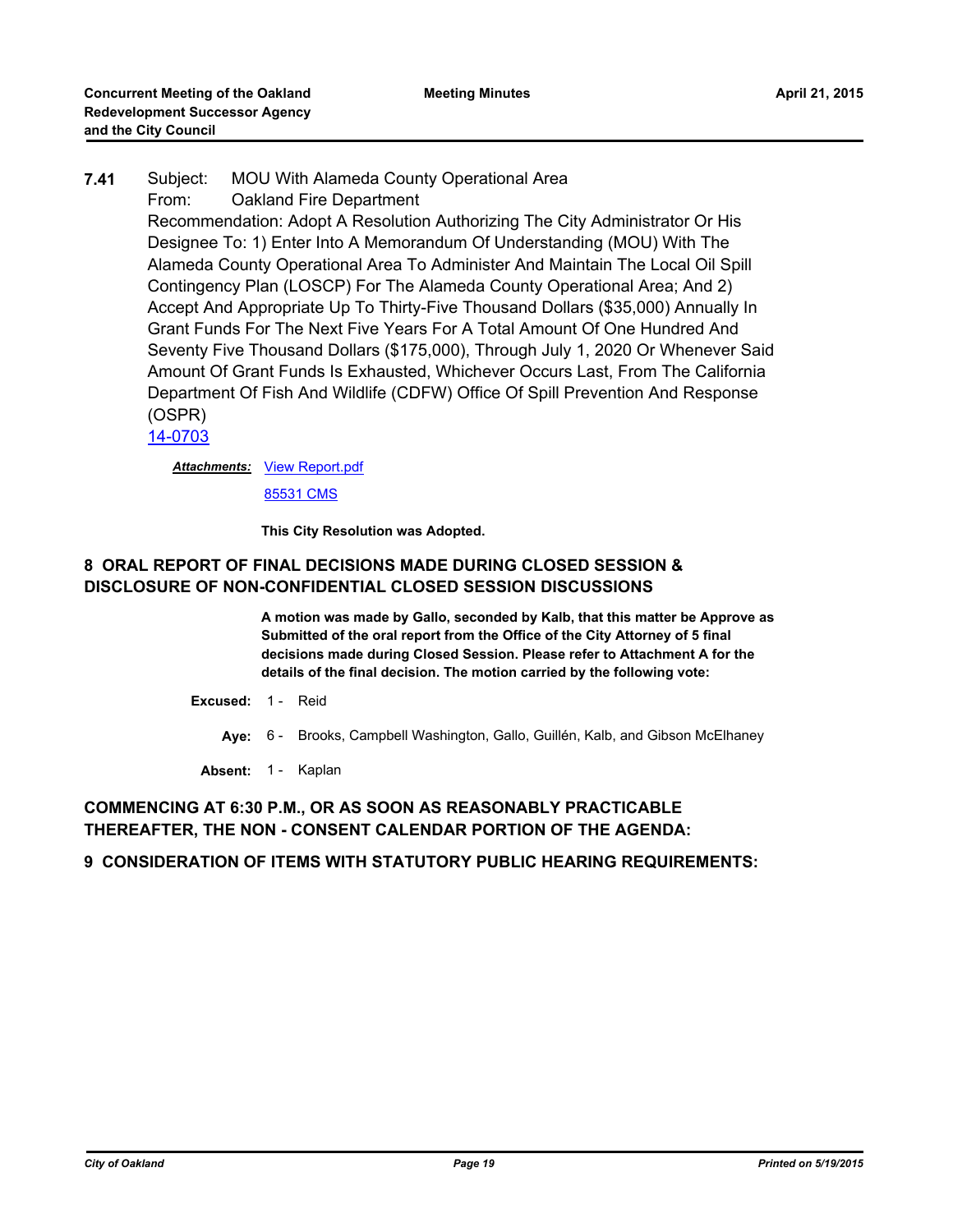**9.1** Subject: Oakland Tourism Business Improvement District 2015 From: Economic & Workforce Development Department Recommendation: Conduct A Public Hearing To Satisfy The Public Meeting Requirement Regarding The Proposed Formation Of An Oakland Tourism Business Improvement District 2015 (OTBID) And Pursuant To California Streets And Highways Code Section 36623 And Government Code Section 54954.6 [14-0748](http://oakland.legistar.com/gateway.aspx?m=l&id=/matter.aspx?key=24727)

*Attachments:* [View Report.pdf](http://oakland.legistar.com/gateway.aspx?M=F&ID=1f64fffa-3a8d-4d9f-afdc-d6b82059041f.pdf)

*There were 14 speakers on the item.*

**This Public Hearing was Continued.to the Meeting of the Oakland City Council to be heard 5/5/2015**

### **ACTION ON OTHER NON-CONSENT CALENDAR ITEMS:**

**10** Subject: Budget Message & Calendar For Fiscal Year 2015-2017 Proposed Budget From: Office Of The Mayor/City Administrator Recommendation: Receive An Informational Report Presenting The Mayor/Administrator's Budget Message & Calendar For Fiscal Year 2015-2017 Proposed Budget In Accordance With The Consolidated Fiscal Policy [14-0756](http://oakland.legistar.com/gateway.aspx?m=l&id=/matter.aspx?key=24735)

### **Attachments: [View Report.pdf](http://oakland.legistar.com/gateway.aspx?M=F&ID=567e2a28-7ee1-4463-930b-3b80fad9393f.pdf)**

[View Supplemental Report.pdf](http://oakland.legistar.com/gateway.aspx?M=F&ID=857b1997-e8c0-4947-9b19-6188db60fade.pdf)

*There was one speaker on this item.*

**A motion was made by Kalb, seconded by Campbell Washington, that this matter be Received and Filed. The motion carried by the following vote:**

- **Excused:** 1 Reid
	- **Aye:** Brooks, Campbell Washington, Gallo, Guillén, Kalb, Kaplan, and Gibson **McElhaney** Ave: 7 -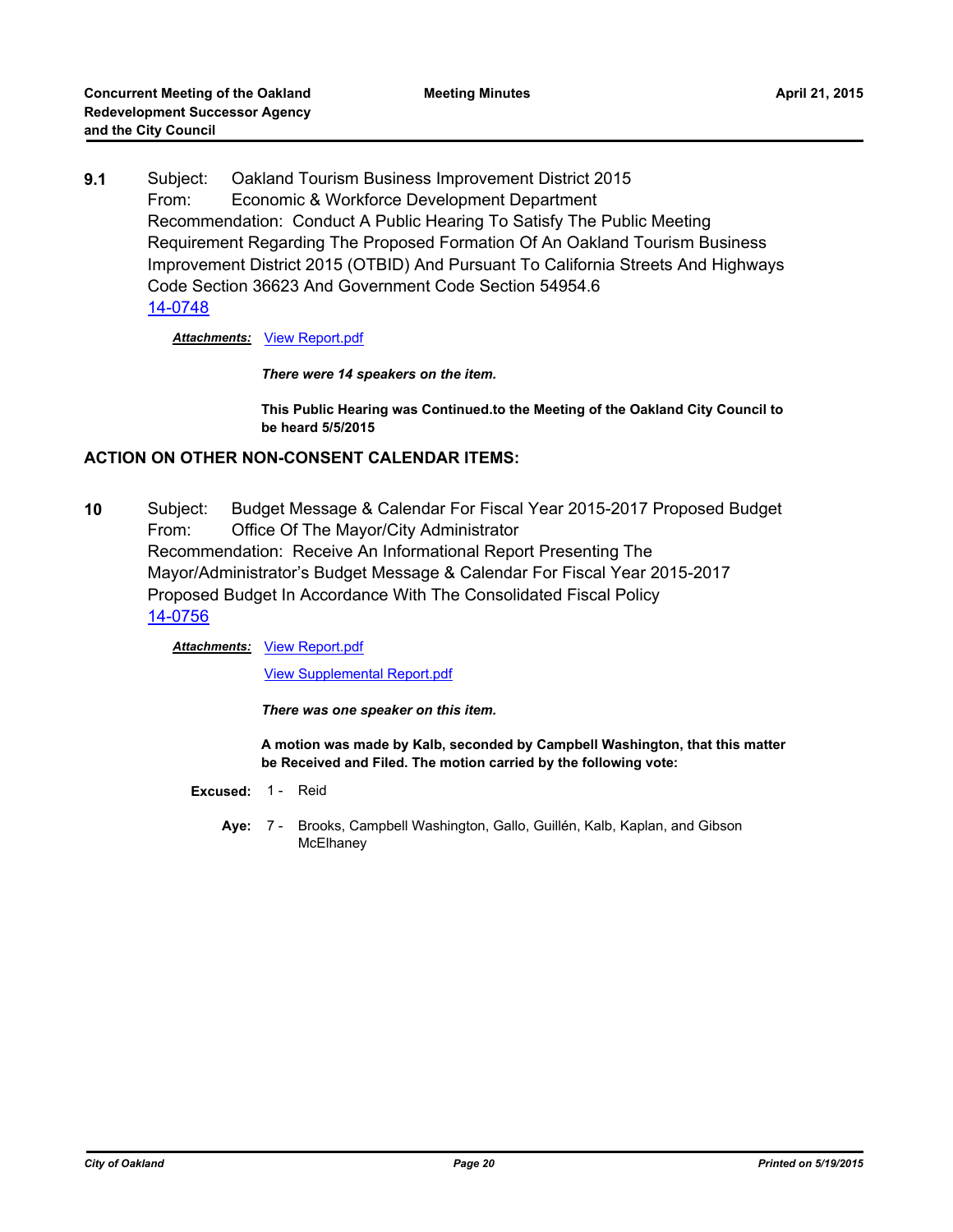**11** Subject: Update On The Status Of The Zero Waste Garbage Contract From: Vice Mayor Rebecca Kaplan Recommendation: Receive An Informational Report On The Status Of Zero Waste Implementation [14-0536](http://oakland.legistar.com/gateway.aspx?m=l&id=/matter.aspx?key=24515)

**Attachments: [View Report.pdf](http://oakland.legistar.com/gateway.aspx?M=F&ID=8fd0df24-09f2-4052-92f5-c1eb0188ac8f.pdf)** 

[View Supplemental Report.pdf](http://oakland.legistar.com/gateway.aspx?M=F&ID=5f0bf0d6-69ae-4509-a7b7-8c5ab2253881.pdf)

[View Supplemental Report](http://oakland.legistar.com/gateway.aspx?M=F&ID=f9b8d2bb-2236-439c-9a37-585cb0f9ff5d.pdf)

*Vice Mayor Kaplan made a motion, seconded by Councilmember Kalb, to Continue the item with the following direction:*

*1. For staff to provide report of the status of the CWS agreement; 2. If the CWS agreement is still unresolved, provide the specific details of the unresolved issues to allow for Council input and action; and 3. Provide report on the City's efforts for outreach regarding multi-unit residences and multilingual communities.*

*There were 7 speakers on this item*

**A motion was made by Kaplan, seconded by Kalb, that this matter be Continued to the Meeting of the Oakland City Council, to be heard 5/5/2015. The motion carried by the following vote:**

- **Excused:** 1 Reid
	- **Aye:** 6 Brooks, Gallo, Guillén, Kalb, Kaplan, and Gibson McElhaney
	- **Absent:** 1 Campbell Washington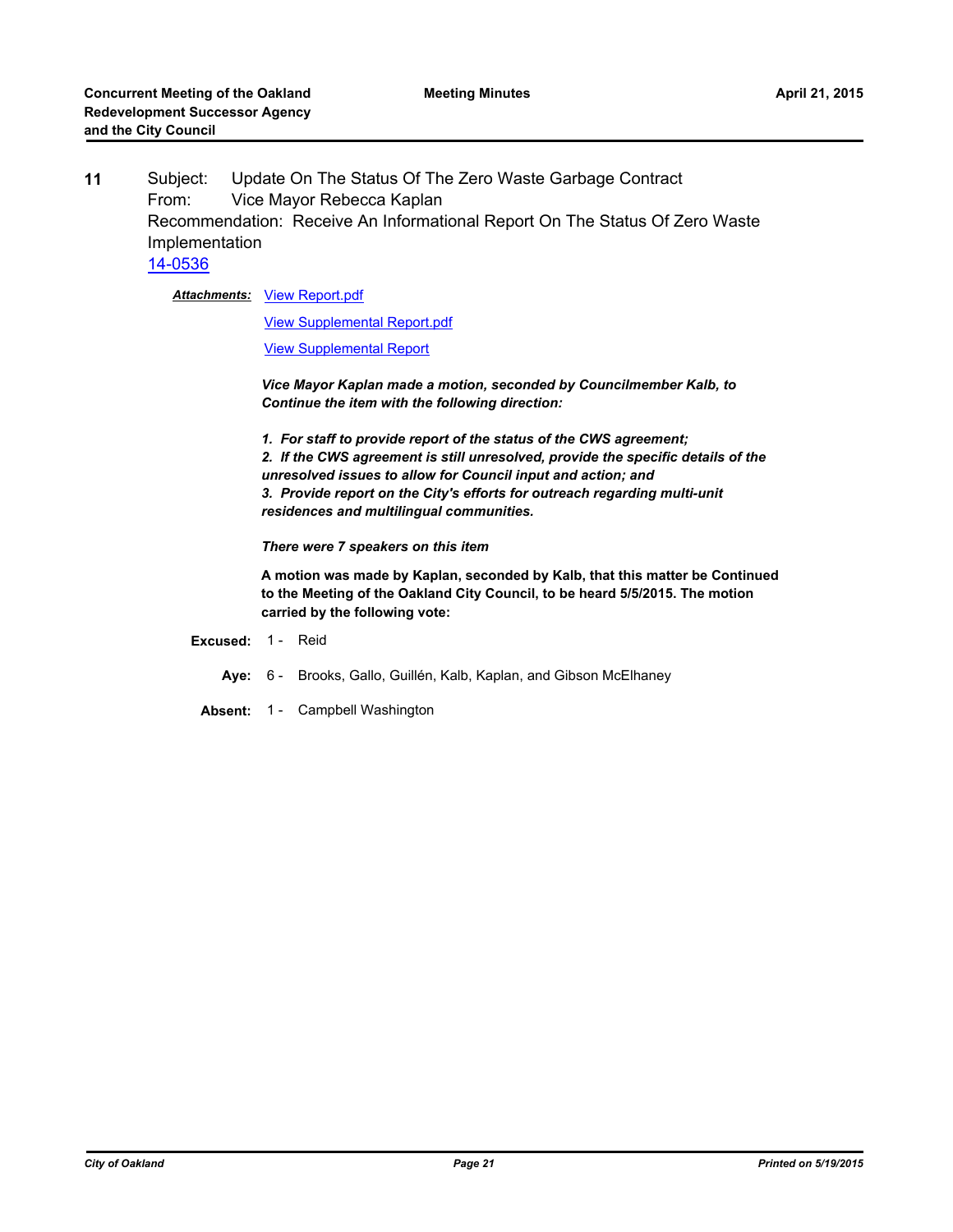**12** Subject: Fiscal Year 2014-2015 Port Security Grant Program From: Oakland Fire Department Recommendation: Adopt A Resolution: 1) Authorizing The City Administrator Or His Designee To: A) Enter Into An Agreement With The U.S. Department Of Homeland Security For Fiscal Year 2014/2015 Port Security Grant Program (PSGP) Funds In An Amount Up To Five Hundred Seventy-Eight Thousand, Five Hundred And Twenty-Seven Dollars (\$578,527); And B) Accept, Appropriate, And Administer Said Funds; And C) Approve The Preliminary Spending Plan; And D) Expend Funds In Accordance With The Preliminary Spending Plan Including Purchases Of Equipment And Services In Excess Of The City Administrator's Purchasing Authority; And E) Authorize The Use Of Existing (Budgeted) Funding In The Amount Of One Hundred Ninety-Two Thousand, Eight Hundred And Forty Two Dollars (\$192,842) From General Purpose Fund For Personnel And Other Administrative Resources, To Satisfy The In-Kind Match Requirement; And 2) Waiving The City Of Oakland's Advertising And Bidding Requirements For Items Required To Be Purchased From The Federally Authorized Equipment List ("AEL")

### [14-0620](http://oakland.legistar.com/gateway.aspx?m=l&id=/matter.aspx?key=24599)

**Attachments: [View Report.pdf](http://oakland.legistar.com/gateway.aspx?M=F&ID=91c0395e-5404-46c4-81c8-35044083378e.pdf)** 

[View Supplemental Report.pdf](http://oakland.legistar.com/gateway.aspx?M=F&ID=ec422501-1e98-4efc-a3a8-0f567b1003f1.pdf) [View Supplemental Report.pdf](http://oakland.legistar.com/gateway.aspx?M=F&ID=864cf8c9-570d-4b6f-aec9-6f9cecd9e2d8.pdf) [View Supplemental Report.pdf](http://oakland.legistar.com/gateway.aspx?M=F&ID=d0f96a30-1bc0-41cf-a74c-d69cdddc233c.pdf) [85532 CMS](http://oakland.legistar.com/gateway.aspx?M=F&ID=f93b919f-c406-4592-8c6a-83350ece080f.pdf)

*Councilmember Guillen made a motion, seconded by Councilmember Brooks, to approve staff recommendations with the following amendments:*

*1. Add clarifying language:*

*a. (C) APPROVE THE PRELIMINARY SPENDING PLAN WHICH INCLUDES THE PURCHASE OF A VIDEO SECURITY SYSTEM FOR THE EMERGENCY OPERATIONS CENTER (EOC) AND THE FIRE DISPATCH CENTER (FDC) AND THE PURCHASE OF A LAW ENFORCEMENT AIR UNIT FLIR FOR THE CITY AND PORT OF OAKLAND;*

*b. Add the following clarifying language: FURTHER RESOLVED: That the City Administrator or his designee is authorized to approve the 2014/2015 PSGP preliminary spending plan and that the spending plan includes the purchase of the Emergency Operations Center (EOC) and Fire Department Center (FDC) Camera Security System for the Fire Department, Emergency Management Services Division and the purchase of the Law Enforcement Air Unit FLIR for the City and Port of Oakland and the purchase of the Law Enforcement Air Unit FLIR for the City and Port of Oakland; and be it*

*c. Add the following clarifying language: FURTHER RESOLVED: That the 2014/15 Port Security Grant Program (PSGP) grant allocation funds received by the City of Oakland may only be used specifically for project #1 the purchase and allowable maintenance costs of the EOC and FDC Camera Security System; and for project #2, the purchase and allowable maintenance costs of the Law Enforcement Air Unit FLIR Camera that allows for Situational Awareness and Air Patrol for the City and Port of Oakland; and be it*

*2. Add the following to address data retention and privacy concerns:*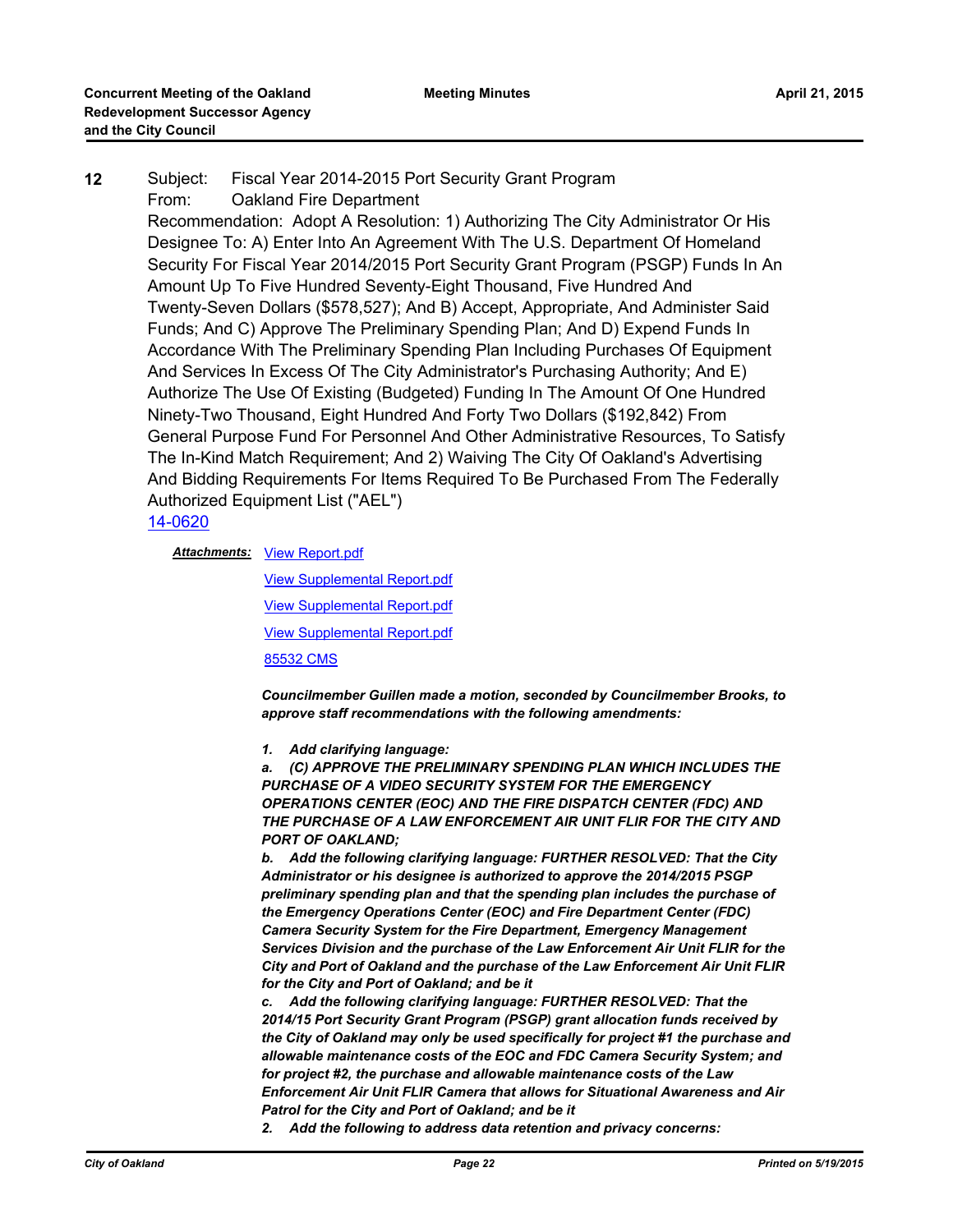*a. FURTHER RESOLVED: That no information processed by the Law Enforcement Air Unit FLIR Camera will be collected, retained, stored or disseminated by the Oakland Police Department and the Oakland Fire Department in their use of the Law Enforcement Air Unit FLIR Camera; and be it b. FURTHER RESOLVED: That the DAC Ad Hoc Committee shall, before the City Council's 2015 summer recess, draft and present a Privacy and Data Retention Policy that specifies the allowable uses of, and governs the collection, retention, storage and dissemination of information processed by, the Law Enforcement Air Unit FLIR Camera; and be it*

*c. FURTHER RESOLVED: That the prohibition on dissemination of information does not include the prohibition of the Oakland Police Department from communicating critical information obtained through the use of the FLIR, such as fleeing suspect's location, to outside agencies assisting in the immediate apprehension of a fleeing suspect who is not inside a private residence; and be it*

**A motion was made by Guillén, seconded by Brooks, that this matter be Adopted as Amended. The motion carried by the following vote:**

- **Excused:** 1 Reid
- **Abstained:** 1 Kaplan
	- **Aye:** 6 Brooks, Campbell Washington, Gallo, Guillén, Kalb, and Gibson McElhaney
- **13** Subject: Reaffirm Consolidation Of All Complaints Against Police At CPRB From: Councilmember Noel Gallo Recommendation: Receive An Informational Report And Adopt A Motion To Reaffirm And Implement The City Council Decision Made In 2011 To Consolidate All Complaints From Oakland Residents Against Police At The Citizens' Police Review Board (CPRB)

[14-0569](http://oakland.legistar.com/gateway.aspx?m=l&id=/matter.aspx?key=24548)

Attachments: [View Report.pdf](http://oakland.legistar.com/gateway.aspx?M=F&ID=25bb414a-01ce-45df-93f5-99dec2a5066a.pdf)

[View Supplemental Report.pdf](http://oakland.legistar.com/gateway.aspx?M=F&ID=41b92f96-0d60-4797-9477-5f07c430b353.pdf)

[View Supplemental Report.pdf](http://oakland.legistar.com/gateway.aspx?M=F&ID=90b51ef4-ef7c-4354-9931-53530dcf50d9.pdf)

*There were 73 speakers on this item*

**A motion was made by Gallo, seconded by Kaplan, that this matter be \* Withdrawn and Rescheduled to the Meeting of the Oakland City Council, to be heard 5/5/2015. The motion carried by the following vote:**

- **Excused:** 1 Reid
	- **Aye:** 6 Campbell Washington, Gallo, Guillén, Kalb, Kaplan, and Gibson McElhaney
	- **Absent:** 1 Brooks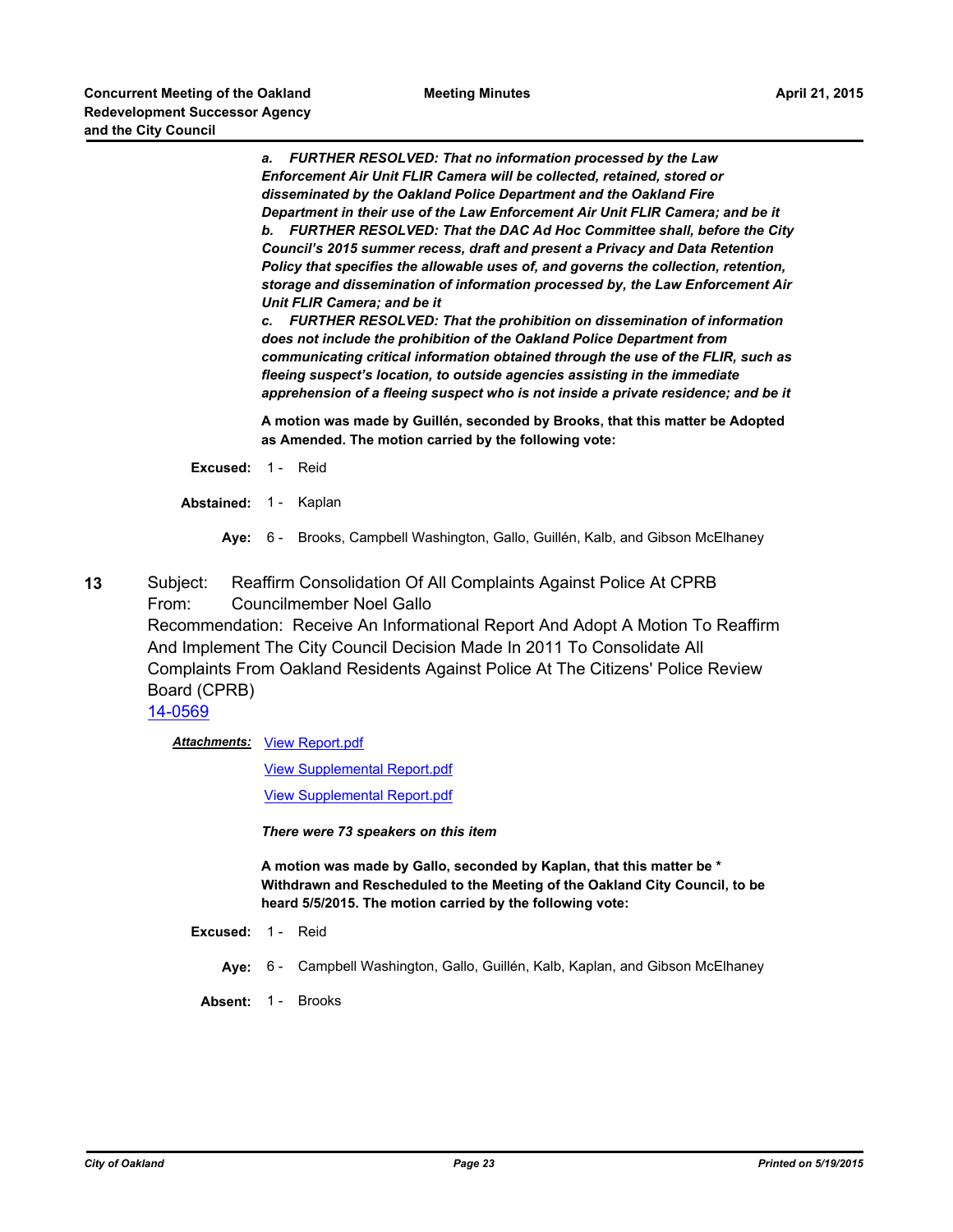**14** Subject: Foreign Trade Zone Program Agreement From: Economic & Workforce Development Department Recommendation: Adopt A Resolution Authorizing The City Administrator To Submit A Foreign Trade Zone Alternative Site Framework Application And To Sign And Enter Into An Agreement With The Foreign Trade Zone Board Of The U.S Department Of **Commerce** [14-0757](http://oakland.legistar.com/gateway.aspx?m=l&id=/matter.aspx?key=24736)

**Attachments: [View Report.pdf](http://oakland.legistar.com/gateway.aspx?M=F&ID=319d8fae-caa9-48af-b6a5-0ef7fed58056.pdf)** 

[85533 CMS](http://oakland.legistar.com/gateway.aspx?M=F&ID=dd2253e1-55db-4081-8995-0382024d863e.pdf)

**A motion was made by Kaplan, seconded by Gallo, that this matter be Adopted. The motion carried by the following vote:**

**Excused:** 1 - Reid

**Aye:** 6 - Campbell Washington, Gallo, Guillén, Kalb, Kaplan, and Gibson McElhaney

Absent: 1 - Brooks

**15** Subject: Increase CPS HR Consulting Contract Amount

From: Human Resources Management Department Recommendation: Adopt A Resolution Waiving The Competitive Request For Proposal/Qualifications (RFP/Q) Process And Amending The On Call Contract With CPS-HR, Consulting For Full Service Public Sector Human Resource Services To Increase The Contract Amount By \$200,000 (Two Hundred Thousand Dollars) To A New Cap Of \$400,000 (Four Hundred Thousand Dollars) And For An Additional One Year For A Total Of Three Years Duration For Additional Services [TITLE CHANGE] [14-0665](http://oakland.legistar.com/gateway.aspx?m=l&id=/matter.aspx?key=24644)

Attachments: [View Report.pdf](http://oakland.legistar.com/gateway.aspx?M=F&ID=623081c6-13b1-4fe6-ba7e-c682ac5b1217.pdf)

[View Supplemental Report.pdf](http://oakland.legistar.com/gateway.aspx?M=F&ID=2c647e0e-cf44-4409-866e-6ac2ff0cc32b.pdf)

[85534 CMS](http://oakland.legistar.com/gateway.aspx?M=F&ID=d556eb81-15f1-4e4d-8016-05c238592483.pdf)

**A motion was made by Gallo, seconded by Kaplan, that this matter be Adopted. The motion carried by the following vote:**

- **Excused:** 1 Reid
	- **Aye:** 6 Campbell Washington, Gallo, Guillén, Kalb, Kaplan, and Gibson McElhaney
- Absent: 1 Brooks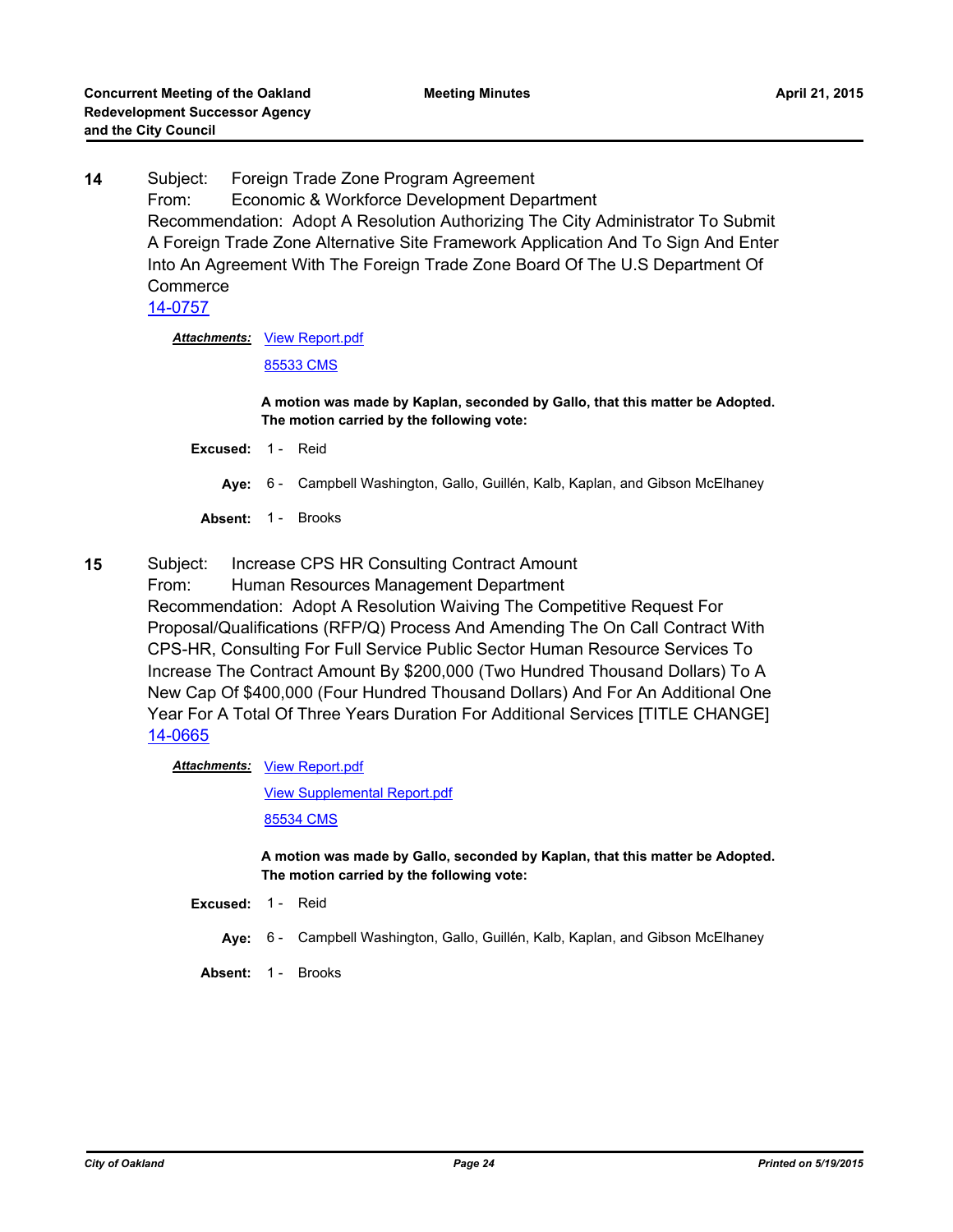**16** Subject: Appointment Of Sabrina Landreth As City Administrator From: Office Of The Mayor Recommendation: Adopt A Resolution Confirming Mayor Schaaf's Appointment Of Sabrina Landreth As City Administrator And Authorizing The Mayor, On Behalf Of The City, To Execute An Employment Agreement With Ms. Landreth For The Four Year Period Commencing On July 1, 2015 And Ending At Midnight On June 30, 2019 And For An Annual Salary Of Two Hundred Seventy-Five Thousand Dollars (\$275,000.00) [14-0763](http://oakland.legistar.com/gateway.aspx?m=l&id=/matter.aspx?key=24742)

Attachments: [View Report.pdf](http://oakland.legistar.com/gateway.aspx?M=F&ID=37108af1-a108-4b90-b4d8-f01738dcd2a9.pdf)

[View Supplemental Report.pdf](http://oakland.legistar.com/gateway.aspx?M=F&ID=3904ae4e-5ce1-4825-b67e-e4d8817478be.pdf) [85535 CMS](http://oakland.legistar.com/gateway.aspx?M=F&ID=f5d0d5a0-34bb-4dc7-a7f7-41238c857265.pdf)

*This item was heard after Item 10.*

*There was one speaker on this item.*

**A motion was made by Campbell Washington, seconded by Kaplan, that this matter be Adopted. The motion carried by the following vote:**

- **Excused:** 1 Reid
	- **Aye:** Brooks, Campbell Washington, Gallo, Guillén, Kalb, Kaplan, and Gibson **McElhanev** Ave: 7 -
- **17** Subject: Subordinated Tax Allocation Refunding Bonds, Series 2015-TE & 2015-T From: Finance Department

Recommendation: Adopt A Successor Agency Resolution Authorizing The Issuance And Prescribing The Terms, Conditions And Form Of Not To Exceed \$115,000,000 Combined Aggregate Principal Amount Of The Oakland Redevelopment Successor Agency Subordinated Tax Allocation Refunding Bonds, Series 2015-Te And Oakland Redevelopment Successor Agency Taxable Subordinated Tax Allocation Refunding Bonds, Series 2015-T, Approving The Form Of And Authorizing The Execution And Delivery Of An Indenture Of Trust And A Purchase Agreement; Approving The Selection And Retention. Of A Financial Advisor And Underwriters; Authorizing Payment Of Costs Of Issuance; And Authorizing And Approving Necessary Actions In Connection Therewith

[14-0705](http://oakland.legistar.com/gateway.aspx?m=l&id=/matter.aspx?key=24684)

**Attachments: [View Report.pdf](http://oakland.legistar.com/gateway.aspx?M=F&ID=60531634-9492-4aa9-9236-b930425ccbc4.pdf)** 

[2015-002 CMS](http://oakland.legistar.com/gateway.aspx?M=F&ID=ac870d38-c888-425d-b1a5-2be529f01f1b.pdf)

**A motion was made by Gallo, seconded by Kaplan, that this matter be Adopted. The motion carried by the following vote:**

- **Excused:** 1 Reid
	- **Aye:** 6 Campbell Washington, Gallo, Guillén, Kalb, Kaplan, and Gibson McElhaney
- **Absent:** 1 Brooks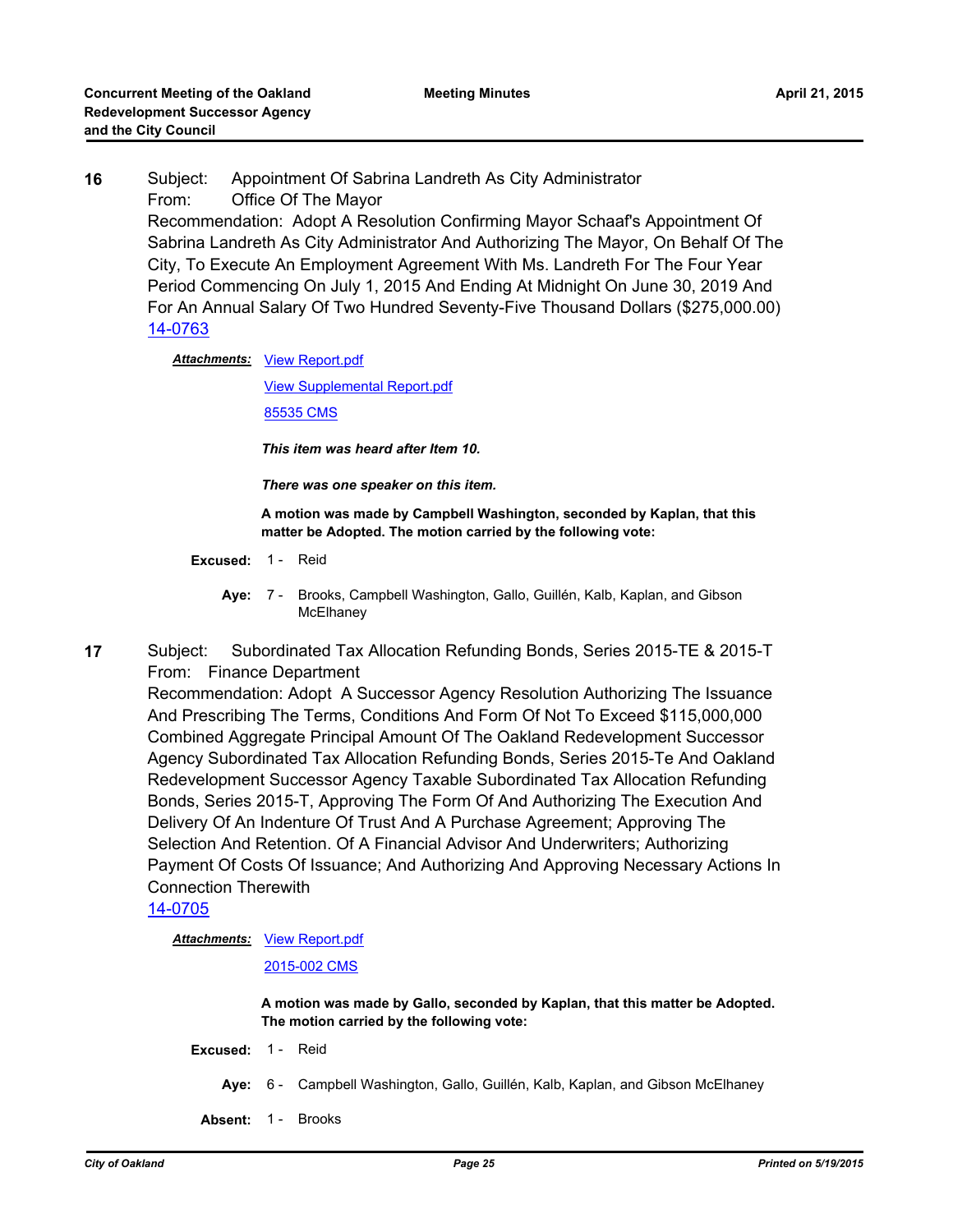# **18** Subject: General Obligation 2015 Refunding Bonds From: Finance Department Recommendation: Adopt A Resolution Ratifying And Approving The Issuance And Sale Of Not To Exceed \$140,000,000 Aggregate Principal Amount Of City Of Oakland General Obligation Refunding Bonds (Dedicated Unlimited Ad Valorem Property Tax), Series 2015A; Prescribing The Terms Of Sale Of Said Bonds; Approving The Form Of And Authorizing The Execution And Delivery Of A Fiscal Agent Agreement, Escrow Agreements, Continuing Disclosure Certificate And Bond Purchase Agreement; Approving The Form Of And Authorizing The Distribution Of A Preliminary Official Statement And Authorizing The Execution And Delivery Of An Official Statement; And Authorizing Necessary Actions Related Thereto [14-0707](http://oakland.legistar.com/gateway.aspx?m=l&id=/matter.aspx?key=24686)

**Attachments: [View Report.pdf](http://oakland.legistar.com/gateway.aspx?M=F&ID=65bcc29e-ecf9-4e15-93da-3ec4f8f0bb8d.pdf)** 

[85536 CMS](http://oakland.legistar.com/gateway.aspx?M=F&ID=7194c03c-39ae-4717-b6ad-6e27b3b55083.pdf)

**A motion was made by Kaplan, seconded by Gallo, that this matter be Adopted. The motion carried by the following vote:**

- **Excused:** 1 Reid
	- **Aye:** 6 Campbell Washington, Gallo, Guillén, Kalb, Kaplan, and Gibson McElhaney
- Absent: 1 Brooks
- **18.5** Subject: Brooklyn Basin Transportation Demand Management Plan From: Planning & Building Department Recommendation: Adopt A Resolution Approving The Brooklyn Basin Transportation Demand Management Plan

### [14-0717](http://oakland.legistar.com/gateway.aspx?m=l&id=/matter.aspx?key=24696)

**Attachments: [View Report.pdf](http://oakland.legistar.com/gateway.aspx?M=F&ID=ca1a1d97-d1fb-4195-b121-a4f3855a6c64.pdf)** 

[85537 CMS](http://oakland.legistar.com/gateway.aspx?M=F&ID=c5d75bc8-3340-4017-86e3-d55a7bfba315.pdf)

**A motion was made by Kaplan, seconded by Kalb, that this matter be Adopted. The motion carried by the following vote:**

- **Excused:** 1 Reid
	- **Aye:** 6 Campbell Washington, Gallo, Guillén, Kalb, Kaplan, and Gibson McElhaney
- **Absent:** 1 Brooks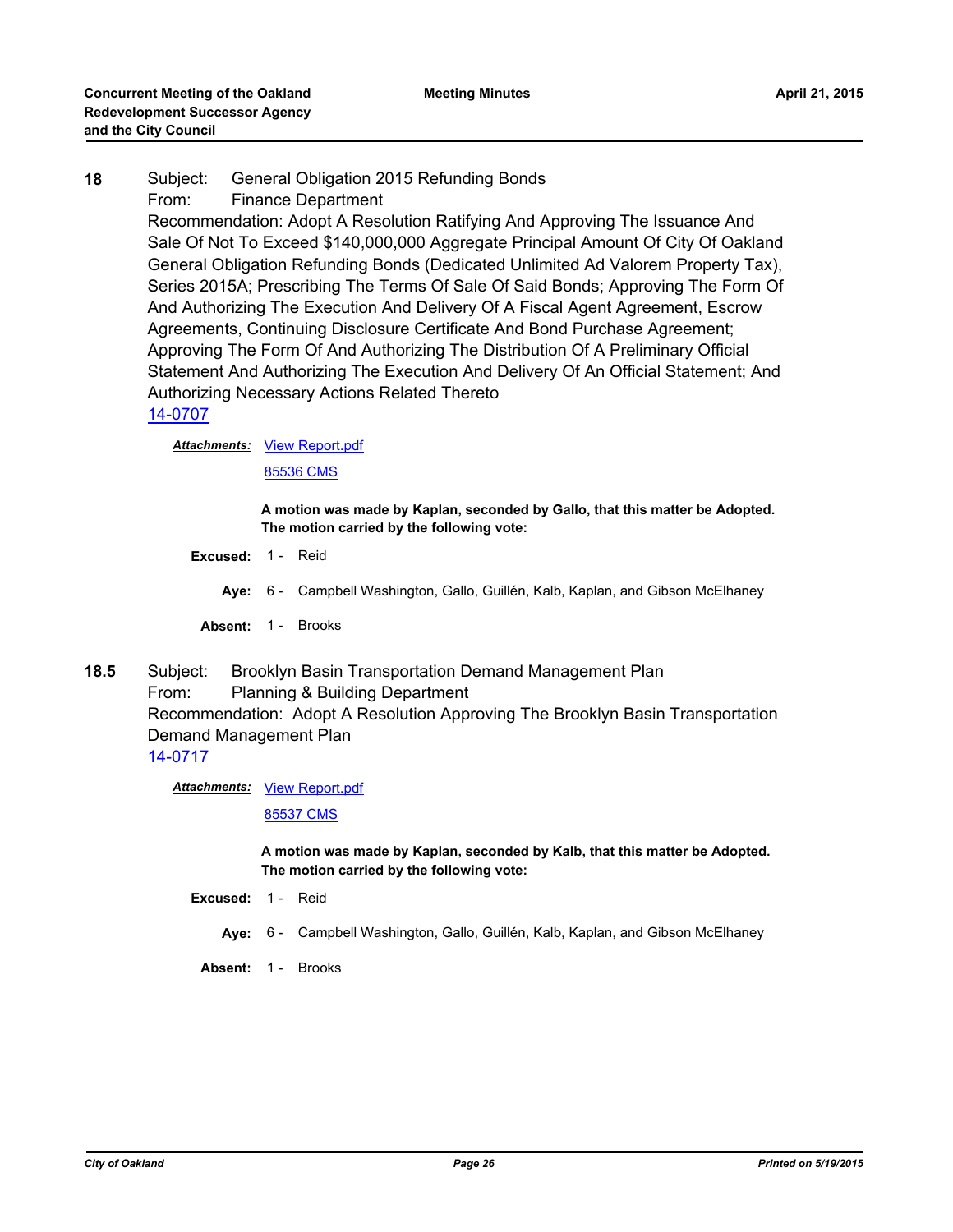**19** Subject: Tract No. 7621 Subdivision Map, Brooklyn Basin Project 845 Embarcadero From: Planning & Building Department Recommendation: Adopt The Following Pieces Of Legislation:

1) A Resolution Conditionally Approving A Final Map For Tract No. 7621 Phase 1 Located At 845 Embarcadero For A Seven Lot Subdivision For Zarsion-OHP I LLC; And

[14-0708](http://oakland.legistar.com/gateway.aspx?m=l&id=/matter.aspx?key=24687)

Attachments: [View Report.pdf](http://oakland.legistar.com/gateway.aspx?M=F&ID=5cbb9896-aa22-40a1-b78e-8819ce780e51.pdf)

[View Supplemental Report.pdf](http://oakland.legistar.com/gateway.aspx?M=F&ID=0108e547-848e-4771-b108-7d1f7eb45e96.pdf) [85538 CMS](http://oakland.legistar.com/gateway.aspx?M=F&ID=37242f90-d796-4e5f-964c-bc7855b1029d.pdf)

**A motion was made by Gallo, seconded by Guillén, that this matter be Adopted. The motion carried by the following vote:**

- **Excused:** 1 Reid
	- **Aye:** 6 Campbell Washington, Gallo, Guillén, Kalb, Kaplan, and Gibson McElhaney
- **Absent:** 1 Brooks

2) A Resolution Authorizing The City Administrator Or His Designee To Enter Into A Subdivision Improvement Agreement With Zarsion-OHP I LLC For Deferred Construction Of Public Infrastructure Improvements As A Condition To Final Map Approval For Tract No. 7621 Phase 1 Located At 845 Embarcadero [14-0709](http://oakland.legistar.com/gateway.aspx?m=l&id=/matter.aspx?key=24688)

### Attachments: [View Report.pdf](http://oakland.legistar.com/gateway.aspx?M=F&ID=929cef51-0793-4c27-91ac-51c65238f41e.pdf)

[View Supplemental Report.pdf](http://oakland.legistar.com/gateway.aspx?M=F&ID=6e842ca7-c18e-4efa-89e4-a88cfb4819a5.pdf)

[85539 CMS](http://oakland.legistar.com/gateway.aspx?M=F&ID=35a49e61-6d63-480a-9562-d6ade48de865.pdf)

**A motion was made by Gallo, seconded by Guillén, that this matter be Adopted. The motion carried by the following vote:**

- **Excused:** 1 Reid
	- **Aye:** 6 Campbell Washington, Gallo, Guillén, Kalb, Kaplan, and Gibson McElhaney
- **Absent:** 1 Brooks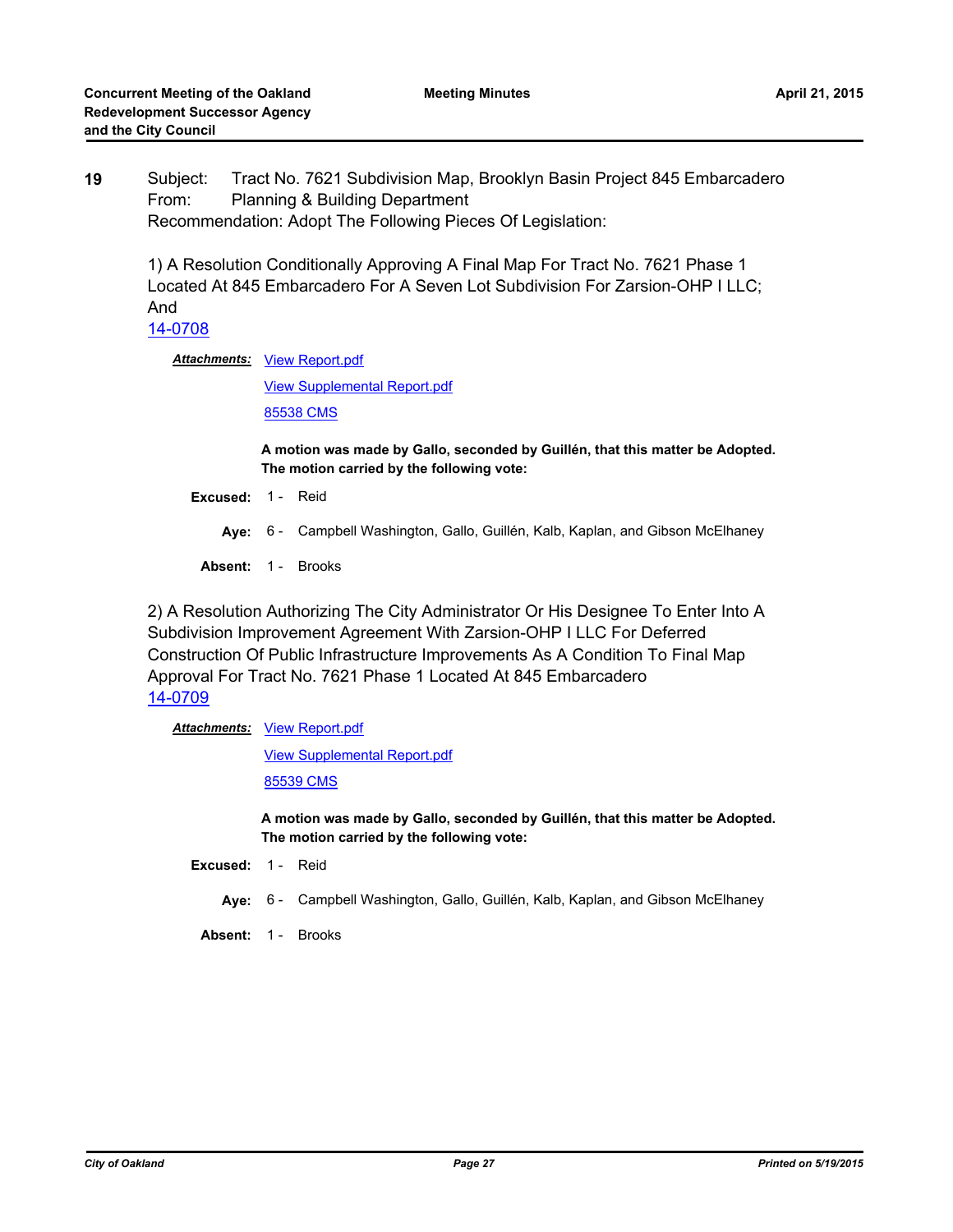**20** Subject: Working Group On Police Recruitment From: Council President Lynette Gibson McElhaney And Councilmember Abel **Guillen** Recommendation: Adopt A Resolution Calling For An Ad-Hoc Working Group On Police Recruitment In Which Each Council District Appoints 1 Or 2 Representatives To Brainstorm Ideas, Develop Strategies, And Address Gaps In The Oakland Police

Department's Ability To Recruit And Retain Oakland Residents And Candidates Of Color, And Calling For Staff To Return To The Public Safety Committee Within 6 Months With Recommendations And Possible Action

### [14-0670](http://oakland.legistar.com/gateway.aspx?m=l&id=/matter.aspx?key=24649)

**Attachments: [View Report.pdf](http://oakland.legistar.com/gateway.aspx?M=F&ID=652ea4ca-ff05-409e-ad00-0cfdfa5cbabd.pdf)** 

[View Supplemental Report.pdf](http://oakland.legistar.com/gateway.aspx?M=F&ID=d64f3421-5363-498a-967e-90dc7e52b8bb.pdf) [View Supplemental Report.pdf](http://oakland.legistar.com/gateway.aspx?M=F&ID=64814086-0043-4506-b33e-8a1829bc3d06.pdf) [View Supplemental Report.pdf](http://oakland.legistar.com/gateway.aspx?M=F&ID=7e3b06d1-9382-4587-9169-1b8e059e379a.pdf) [85540 CMS](http://oakland.legistar.com/gateway.aspx?M=F&ID=7140a434-9f5e-4357-a31f-8bc3a3e9425d.pdf)

**A motion was made by Kaplan, seconded by Kalb, that this matter be Adopted as Amended to include/remove the following: (1) Delete by passing committee from the resolution; and (2) Include a point about the committee based outreach gathering info beyond the committee. The motion carried by the following vote:**

#### **Excused:** 1 - Reid

**Aye:** 5 - Campbell Washington, Guillén, Kalb, Kaplan, and Gibson McElhaney

- **No:** 1 Gallo
- **Absent:** 1 Brooks

### **CONTINUATION OF OPEN FORUM**

**ADJOURNMENT OF COUNCIL SESSION (Meeting Shall Conclude No Later Than 12:00 A.M., Unless Extended By Majority Vote Of The Council)**

> *There being no further business, and upon the motion duly made, the Council adjourned the meeting in memory of Wesley Burton, Charlotte Lavine, Captain Ed Tracey, Alfred Gomez and Cosey Norisse at 10:26 p.m.*